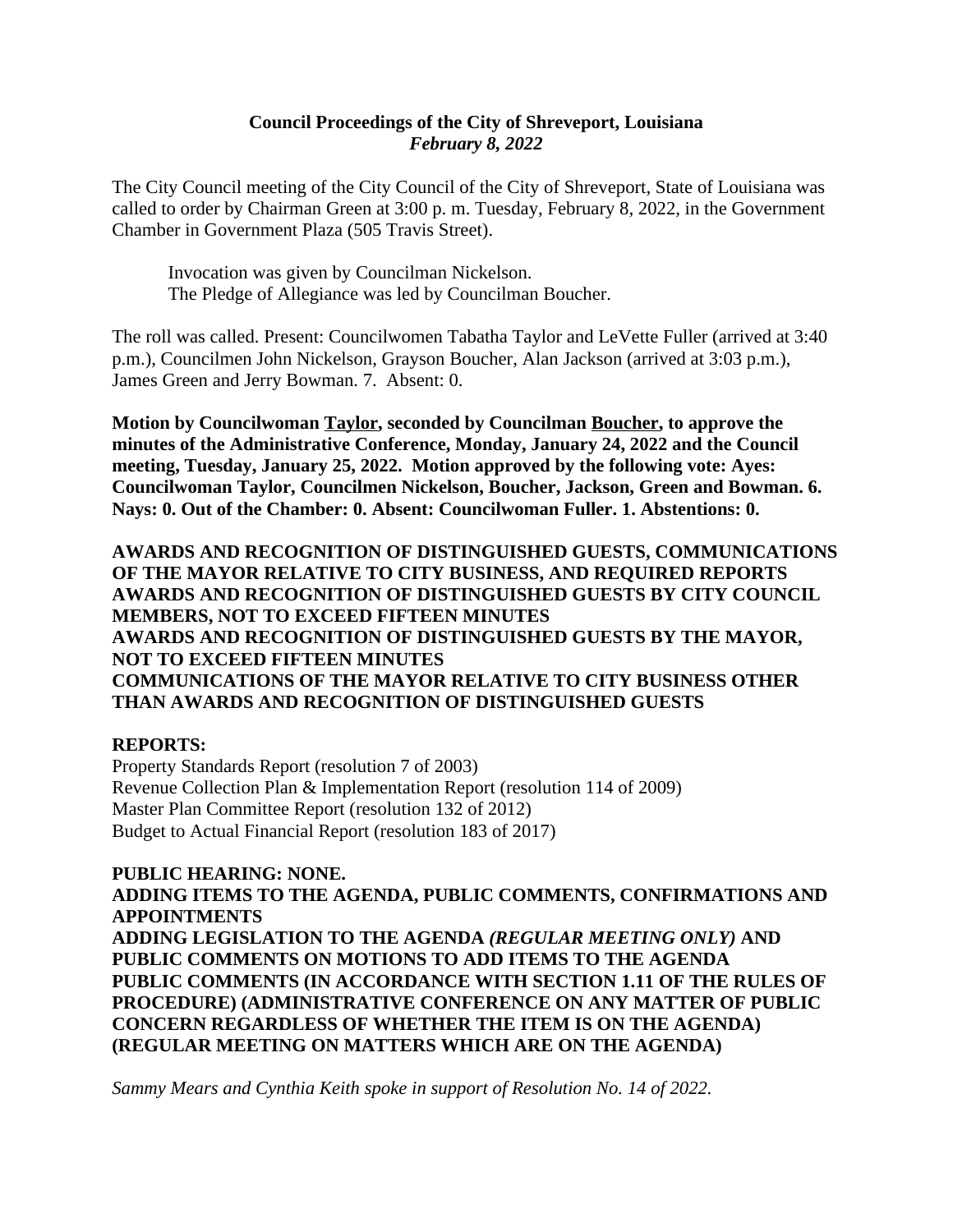*Jon Glover asked for an explanation as it relates to Resolution No. 12 of 2022, Ordinance No. 5 and 6 of 2022.*

*Ken Krefft spoke in support of Resolution No. 6 of 2022 and Ordinance No. 16 of 2022.*

*Marvin Muhammad and Craig Lee spoke in opposition to Ordinance No. 72 of 2021*

**CONFIRMATION AND APPOINTMENTS**: Chief Financial Officer - Kasey Brown Assistant City Attorney serving as Executive Counsel to the Mayor - Shanerika Flemings

**Motion by Councilman Bowman, seconded by Councilwoman Taylor, to withdraw the executive appointments of Kasey Brown and Shanerika Flemings**. **Motion approved by the following vote: Ayes: Councilwoman Taylor, Councilmen Nickelson, Boucher, Jackson, Green and Bowman. 6. Nays: 0. Out of the Chamber: 0. Absent: Councilwoman Fuller. 1. Abstentions: 0.**

Metropolitan Planning Commission – Chris Elberson,

**Motion by Councilman Boucher, seconded by Councilman Bowman, to postpone the executive appointment of Chris Elberson**. **Motion approved by the following vote: Ayes: Councilwoman Taylor, Councilmen Nickelson, Boucher, Jackson, Green and Bowman. 6. Nays: 0. Out of the Chamber: 0. Absent: Councilwoman Fuller. 1. Abstentions: 0.**

Historical Preservation Commission – Jazmin Jernigan

**Motion by Councilman Nickelson, seconded by Councilman Bowman, to adopt the executive appointment of Jazmin Jernigan to the Historical Preservation Commission**. **Motion approved by the following vote: Ayes: Councilwoman Taylor, Councilmen Nickelson, Boucher, Jackson, Green and Bowman. 6. Nays: 0. Out of the Chamber: 0. Absent: Councilwoman Fuller. 1. Abstentions: 0.**

**CONSENT AGENDA LEGISLATION TO INTRODUCE ROUTINE ORDINANCES AND RESOLUTIONS RESOLUTIONS**: NONE **ORDINANCES**: NONE **TO ADOPT ORDINANCES AND RESOLUTIONS RESOLUTIONS:** NONE **ORDINANCES**: NONE **REGULAR AGENDA LEGISLATION RESOLUTIONS ON SECOND READING AND FINAL PASSAGE OR WHICH WILL REQUIRE ONLY ONE READING**

*The Clerk read the following:* 

**Resolution No. 132 of 2021:** A resolution authorizing the mayor to execute an Option to Ground Lease between the City of Shreveport and Shreveport HP Allendale, LLC and otherwise providing with respect thereto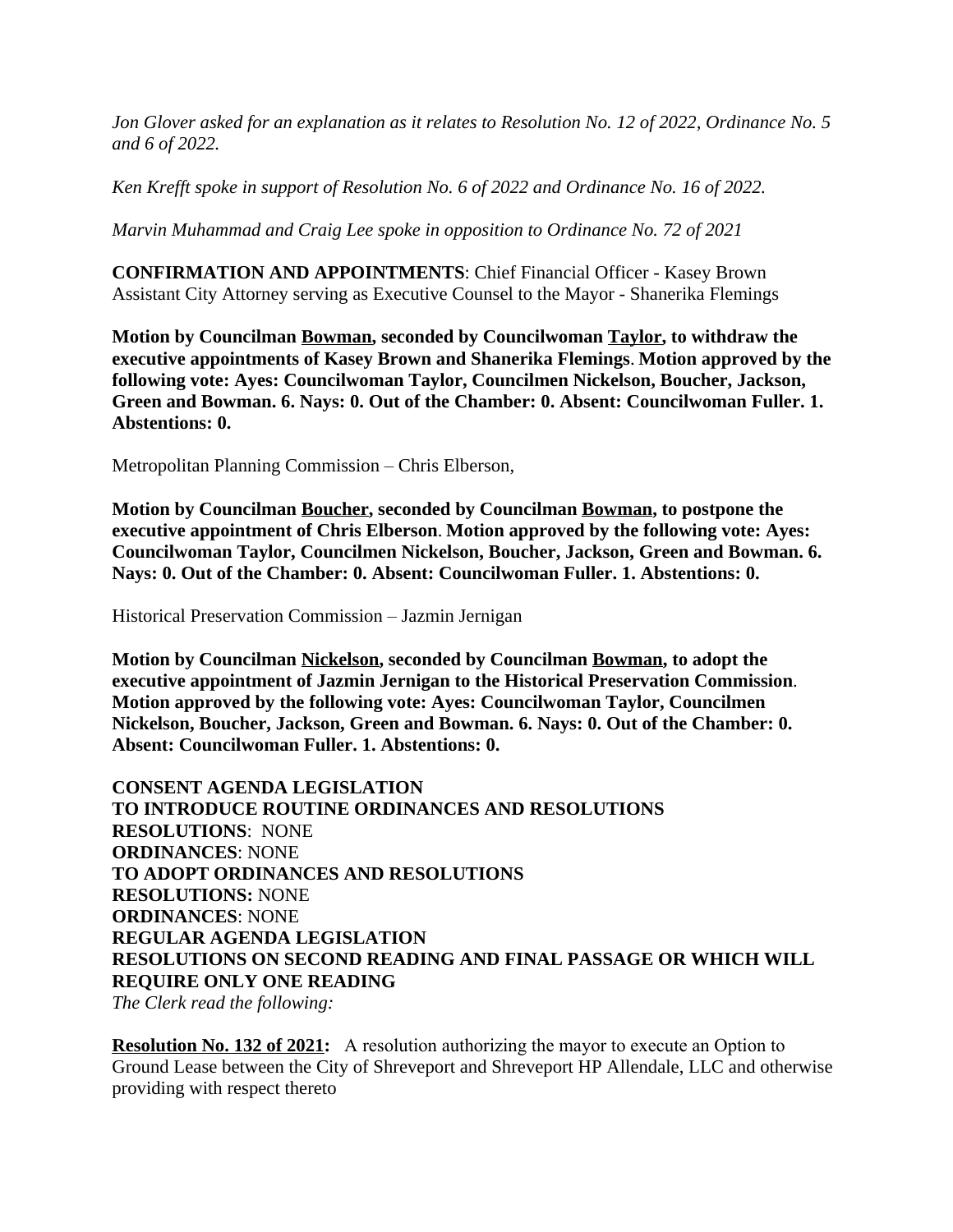**Read by title and as read motion by Councilwoman Taylor, seconded by Councilman Bowman, to postpone. Motion approved by the following vote: Ayes: Councilwoman Taylor, Councilmen Nickelson, Boucher, Jackson, Green and Bowman. 6. Nays: 0. Out of the Chamber: 0. Absent: Councilwoman Fuller. 1. Abstentions: 0.**

**Resolution No. 165 of 2021:** A resolution approving a restoration tax abatement renewal application for Venyu Solutions, LLC, 601 Milam Street, and to otherwise provide with respect thereto

**Read by title and as read motion by Councilman Nickelson, seconded by Councilman Boucher, to postpone. Motion approved by the following vote: Ayes: Councilwoman Taylor, Councilmen Nickelson, Boucher, Jackson, Green and Bowman. 6. Nays: 0. Out of the Chamber: 0. Absent: Councilwoman Fuller. 1. Abstentions: 0.**

#### **RESOLUTION NO. 6 OF 2022**

# **A RESOLUTION AMENDING THE PAY SCHEDULE FOR THE MUNICIPAL POLICE CIVIL SERVICE PERSONNEL AND MUNICIPAL FIRE CIVIL SERVICE PERSONNEL AND TO OTHERWISE PROVIDE WITH RESPECT THERETO**

WHEREAS, it is the recommendation of the Administration that the current pay schedules for the Municipal Police Civil Service Personnel and Municipal Fire Civil Service Personnel be adjusted to aid in retention and recruitment within the Shreveport Police Department and Shreveport Fire Department; and

WHEREAS, the new pay schedules are a continuing effort for the Shreveport Police Department and Shreveport Fire Department to be more competitive in pay to surrounding jurisdictions. NOW, THEREFORE, BE IT RESOLVED by the City Council of the City of Shreveport, Louisiana, in due, legal, and regular session convened, that the SPD 2022 Pay Schedule, attached hereto as Exhibit A, and the SFD 2022 Pay Schedule, attached hereto as Exhibit B, be and is hereby approved, effective February 1, 2022; and

BE IT FURTHER ORDAINED that if any provision or item of this Resolution or the application thereof is held invalid, such invalidity shall not affect other provisions, items or applications of this Ordinance which can be given affect without the invalid provisions, items or applications and to this end the provisions of this Ordinance are hereby declared severable.

BE IT FURTHER ORDAINED that all ordinances, resolutions, or parts thereof in conflict herewith are hereby repealed.

BE IT FURTHER ORDAINED that this Ordinance shall become effective in accordance with the provisions of Shreveport City Charter Section 4.23.

THUS DONE AND ORDAINED by the City Council of the City of Shreveport, Louisiana.

#### **Read by title and as read motion by Councilwoman Taylor, seconded by Councilman Boucher, to adopt.**

Councilman Boucher: Mr. Chair, thank you. I just need a little bit of understanding. I've had some calls from mainly just fire personnel about the fire department's raises and, you know, I have not seen it but a lot of people are saying that it's not equating to the thirteen percent. Is there a reason for that, I heard some rumors but I want to hear it from y'all.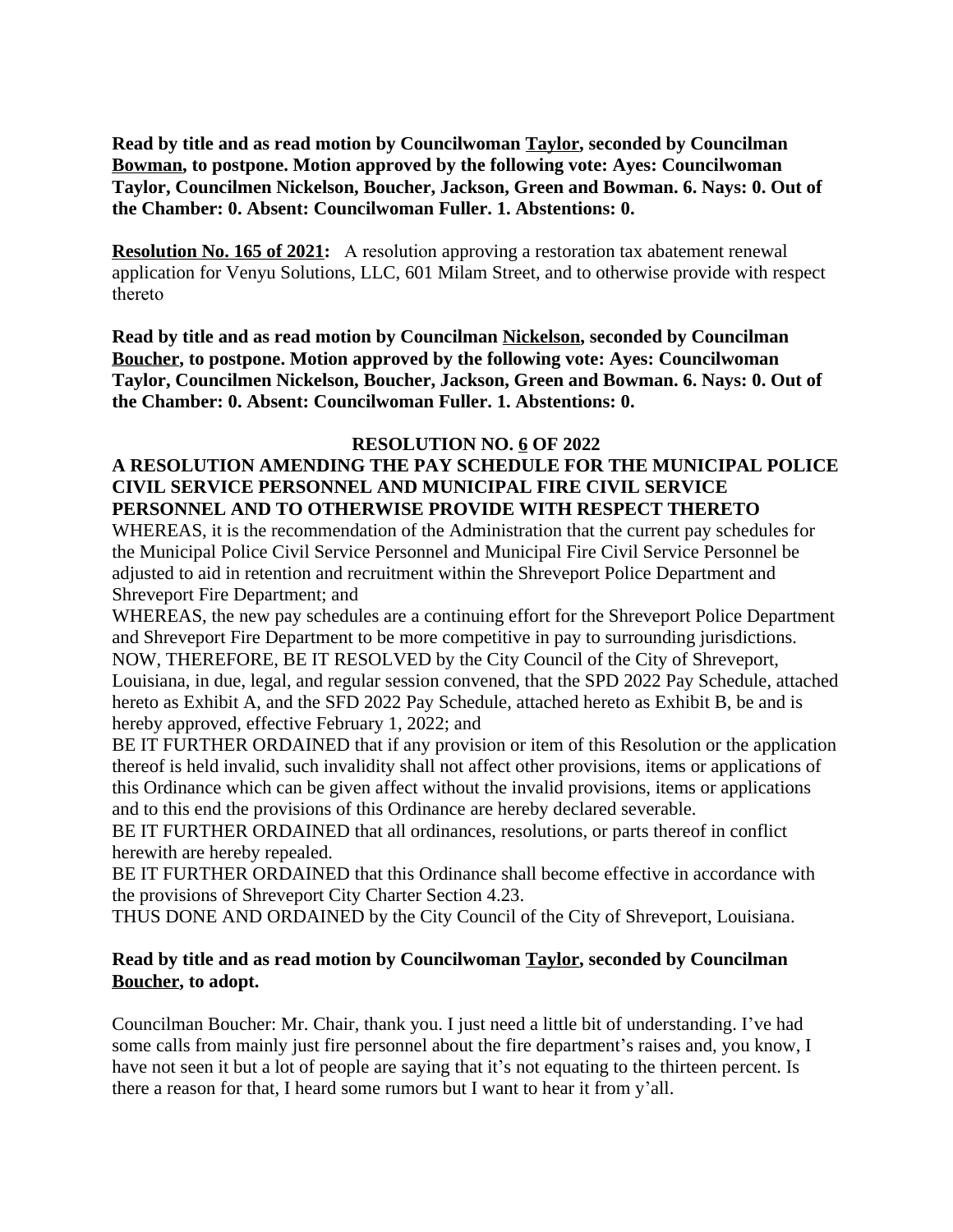CAO Whitehorn: Councilman Boucher the thirteen percent is on the base pay for both police and fire, it is a thirteen percent pay increase. As you recall in some of the public safety meetings, we discussed trying to get the starting salary up to forty thousand for the one-year officer and the thirteen percent did that. So, I think the concern, or the confusion is that they wanted the thirteen percent on top of the two percent longevity. We just certainly weren't going to do that.

Councilman Boucher: Right. I just wanted that to be on record for everybody that's what I thought was going on, but I wanted y'all to be the one to say it as opposed to me. Thank you.

**Motion approved by the following vote: Ayes: Councilwoman Taylor, Councilmen Nickelson, Boucher, Jackson, Green and Bowman. 6. Nays: 0. Out of the Chamber: 0. Absent: Councilwoman Fuller. 1. Abstentions: 0.**

### **RESOLUTION NO. 7 OF 2022**

# **A RESOLUTION ACCEPTING THE PUBLIC DEDICATION OF THE WEST SIDE OF THE CHESTNUT PARK LANE AND PROVENANCE PLACE INTERSECTION RIGHTS-OF-WAY IN PROVENANCE SUBDIVISION AND OTHERWISE PROVIDING WITH RESPECT THERETO**

BE IT RESOLVED by the City Council of the City of Shreveport, in due, legal, and regular session convened, that the dedication of the west side of the Chestnut Park Lane and Provenance Place Intersection rights-of-way in Section 20, (T16N-R13W), Caddo Parish, Louisiana, and as shown on the Chestnut Park Lane in Provenance Dedication plat attached hereto and made a part hereof, be and the same is hereby accepted as dedicated to the public for public use in the City of Shreveport.

BE IT FURTHER RESOLVED that the original plat reflecting the dedication of the west side of the Chestnut Park Lane and Provenance Place intersection rights-of-way be recorded in the official records of the Clerk of Court for Caddo Parish, Louisiana.

BE IT FURTHER RESOLVED that if any provision or item of this resolution or the application thereof is held invalid, such invalidity shall not affect other provisions, items or applications of this ordinance which can be given effect without the invalid provisions, items or applications and to this end the provisions of this ordinance are hereby declared severable.

BE IT FURTHER RESOLVED that all ordinances or resolutions or parts thereof in conflict herewith are hereby repealed.

THUS DONE AND RESOLVED by the City Council of the City of Shreveport, Louisiana.

**Read by title and as read motion by Councilman Boucher, seconded by Councilman Nickelson, to adopt. Motion approved by the following vote: Ayes: Councilmen Nickelson, Boucher, Jackson, Green and Bowman. 5. Nays: Councilwoman Taylor. 1. Out of the Chamber: 0. Absent: Councilwoman Fuller. 1. Abstentions: 0.**

# **RESOLUTION NO. 8 OF 2022**

**A RESOLUTION ACCEPTING THE PUBLIC DEDICATION OF PECAN SQUARE AVENUE, FAIRWOODS DRIVE AND WOODBERRY AVENUE RIGHTS-OF-WAY AND 30-FOOT-WIDE DRAINAGE SERVITUDE IN PROVENANCE SUBDIVISION PHASE IV – UNIT A AND OTHERWISE PROVIDING WITH RESPECT THERETO**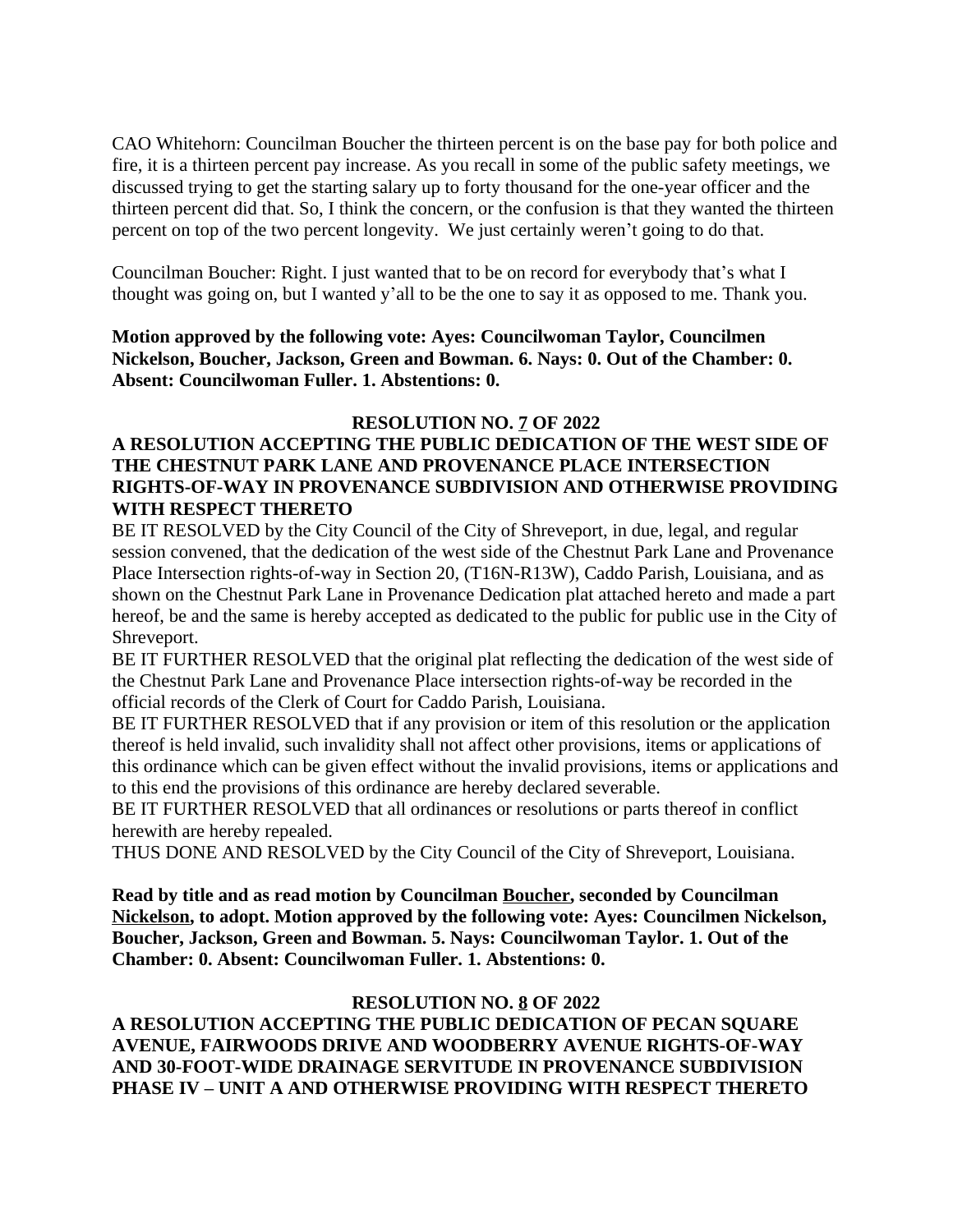BE IT RESOLVED by the City Council of the City of Shreveport, in due, legal, and regular session convened, that the dedication of Pecan Square Avenue, Fairwoods Drive and Woodberry Avenue rights-of-way and 30-foot wide drainage servitude in Provenance Subdivision Phase IV in Sections 19 and 20, (T16N-R13W), Caddo Parish, Louisiana, and as shown on the Provenance Phase IV – Unit A plat attached hereto and made a part hereof, be and the same is hereby accepted as dedicated to the public for public use in the City of Shreveport.

BE IT FURTHER RESOLVED that the original plat reflecting the dedication of Pecan Square Avenue, Fairwoods Drive and Woodberry Avenue rights-of-way and 30-foot-wide drainage servitude be recorded in the official records of the Clerk of Court for Caddo Parish, Louisiana. BE IT FURTHER RESOLVED that if any provision or item of this resolution or the application thereof is held invalid, such invalidity shall not affect other provisions, items or applications of this ordinance which can be given effect without the invalid provisions, items or applications and to this end the provisions of this ordinance are hereby declared severable.

BE IT FURTHER RESOLVED that all ordinances or resolutions or parts thereof in conflict herewith are hereby repealed.

THUS DONE AND RESOLVED by the City Council of the City of Shreveport, Louisiana.

**Read by title and as read motion by Councilman Boucher, seconded by Councilman Nickelson, to adopt. Motion approved by the following vote: Ayes: Councilmen Nickelson, Boucher, Jackson, Green and Bowman. 5. Nays: Councilwoman Taylor. 1. Out of the Chamber: 0. Absent: Councilwoman Fuller. 1. Abstentions: 0.**

### **RESOLUTION NO. 9 OF 2022**

**A RESOLUTION AUTHORIZING A REQUEST TO BE MADE TO THE LOUISIANA DEPARTMENT OF NATURAL RESOURCES, LOUISIANA STATE MINERAL AND ENERGY BOARD, TO SEEK PUBLIC BIDS FOR AN OIL, GAS AND MINERAL LEASE INVOLVING THE PROPERTY LOCATED IN DISTRICTS F AND G AND DESCRIBED HEREIN AND TO EXECUTE THE LEASE FOR CERTAIN MINERAL INTERESTS OWNED BY THE CITY OF SHREVEPORT; AND TO AUTHORIZE THE MAYOR TO EXECUTE ANY AND ALL DOCUMENTS RELATED TO THE INTENT OF THIS RESOLUTION; AND TO OTHERWISE PROVIDE WITH RESPECT THERETO**

WHEREAS, the City of Shreveport ("City") may own certain mineral rights underlying the described property in Exhibit "A" ("the property"); and

WHEREAS, every agency [including every municipality] is authorized to lease its land for the development and production of minerals; and

WHEREAS, the City desires to lease its interest in the property for oil, gas and other minerals subject to conditions contained herein; and

WHEREAS, the Louisiana Department of Natural Resources, Louisiana State Mineral and Energy Board, is available upon the request of the City of Shreveport to seek public bids for an oil, gas and mineral lease and to execute the lease of the property described herein in Exhibit "A" for oil, gas and other minerals if requested to do so by the City of Shreveport; and

WHEREAS, this Resolution is authorized pursuant to Louisiana Revised Statutes, Title 30; Subtitle I; Chapter 2; Subpart B. Leases by State Agencies [and Municipalities] (La. R.S. 30:151  $-30:159$ ; and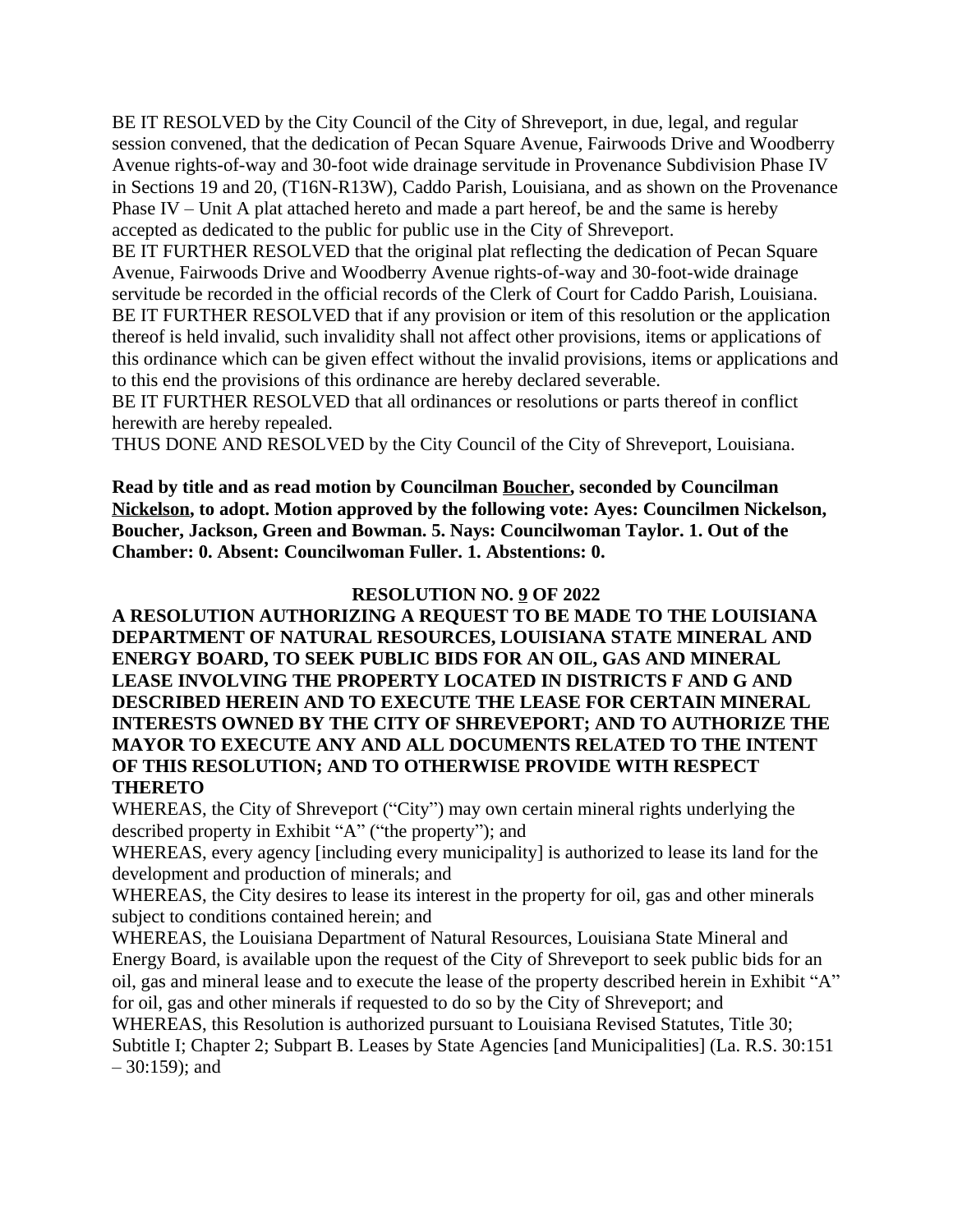WHEREAS, pursuant to La. R.S. 30:153(A), any agency [Municipality] may, by Resolution, direct the State Mineral and Energy Board to lease the City's interest in the property for such purposes; and

WHEREAS, pursuant to La. R.S. 30:153(A), after the execution of the original lease, all rights and authority in connection therewith shall be vested in the agency [Municipality] to the same extent as if the agency [Municipality] had itself leased the land; and

WHEREAS, pursuant to La. R.S.  $30:153(A)$  the bonus money, if any, received for the lease shall be transmitted by the State Mineral and Energy Board to the agency [Municipality];

WHEREAS, the City of Shreveport has received a written request from Joe K. McGinty, Jr., on behalf of McGinty-Durham, Inc., that the City seek public bids for an oil, gas and mineral lease covering said described property in Exhibit "A"; and

WHEREAS, the City of Shreveport does not, by way of the instant Resolution, guarantee Joe K. McGinty, Jr., on behalf of McGinty-Durham, Inc., or any other bidding entity, the award of successful bid on the described property in Exhibit "A" ("the property").

NOW, THEREFORE, BE IT RESOLVED by the City Council of the City of Shreveport, Louisiana, in due, legal, and regular session convened, that:

1. The City of Shreveport declares it may own certain mineral rights underlying the following described property, to-wit: See Exhibit "A" – Property Description

2. The Louisiana Department of Natural Resources, State Mineral and Energy Board, be and it is hereby requested and authorized to seek public bids for an oil, gas and mineral lease covering the property described herein above.

3. The Louisiana Department of Natural Resources, State Mineral and Energy Board, be and it is hereby requested and authorized to execute a lease covering the property described herein above. 4. The Mayor, Adrian Perkins, and/or his designee, is hereby authorized to execute, for and on behalf of the City of Shreveport, any and all documents related to the execution and intent of this Resolution.

5. Any such lease shall contain a NO SURFACE OPERATIONS provision to read the same or substantially the same as the following: Lessee, its successors or assigns, may produce oil, gas and other minerals from the leased premises by drilling from a surface location on other lands, but notwithstanding any other provision of this lease, Lessee, its successors or assigns, shall not use the surface of the Lessor's property for drilling or any other operations without prior written permission of Lessor, which permission may be withheld at Lessor's discretion.

6. Any such lease shall contain a HORIZONTAL PUGH clause to read the same or substantially the same as the following: Notwithstanding anything to the contrary herein contained, at the end of the primary term or any extension thereof by operations, if the Commission of Conservation of the State of Louisiana establishes a drilling unit which includes a part of the land herein leased, the production of oil, gas and other minerals from such unit shall maintain this lease in full force and effect only as to such portions of the leased land embraced in said pooled unit; and this lease shall expire as to that part of the land herein leased not included in such unit; and Lessee, its successors and assigns agrees to relinquish by formal instrument any portion of the leased land not included in a unit created by the Commission of Conservation while this lease is in effect.

7. Any such lease shall contain a VERTICAL PUGH clause to read the same or substantially the same as the following: Upon the expiration of the primary term hereof or any extension thereof by operations, this lease shall automatically terminate and be of no further force or effect except as to all that part of the leased premises then included within the geographical boundaries of a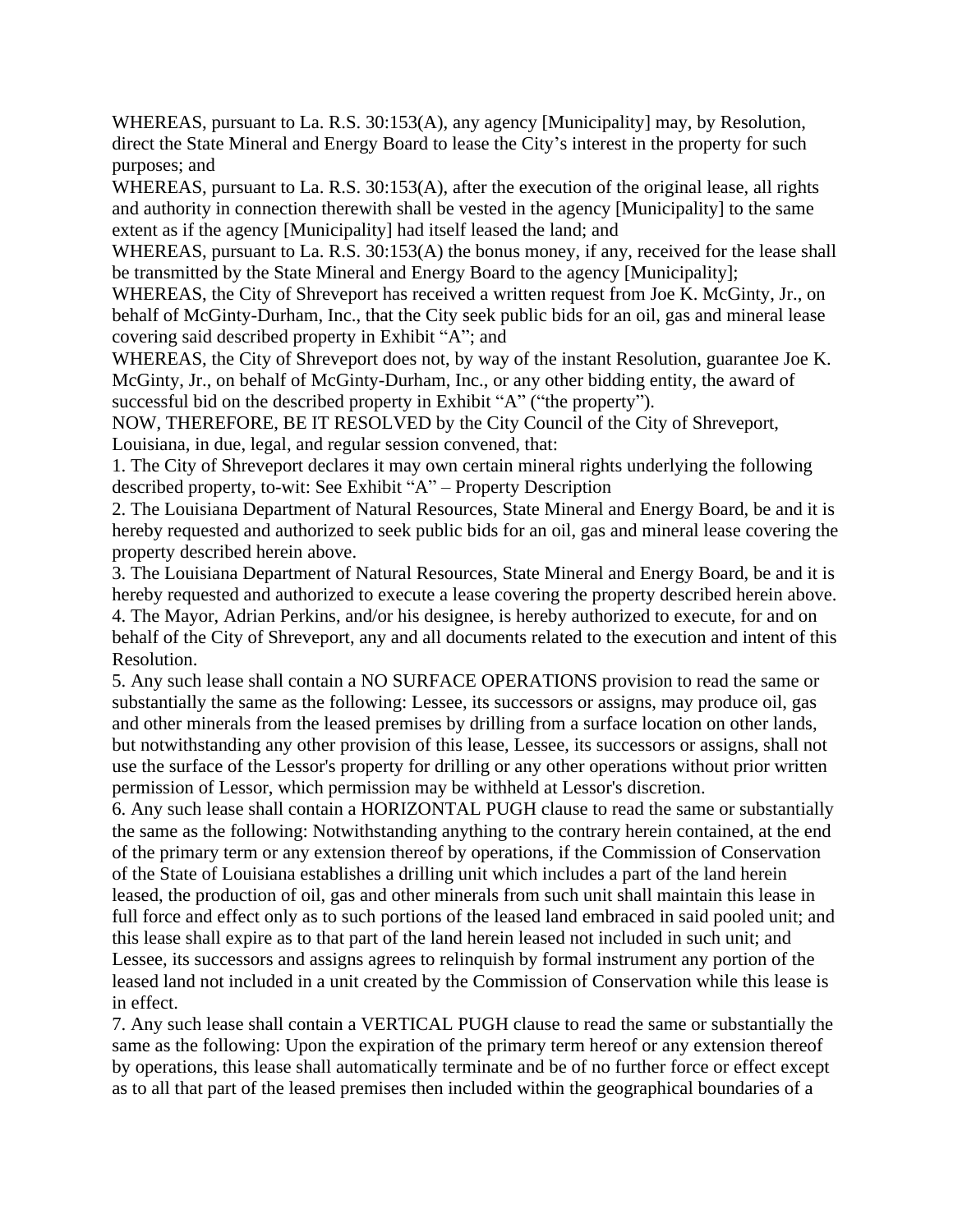producing unit duly established by governmental agency or authority having jurisdiction, from the surface of the earth to a depth of one hundred (100) feet below the deepest depth from which any well commenced during the primary term hereof on the leased premises or on lands pooled therewith is completed and from which there is production in paying quantities, such depth determination to be made on a unit-by-unit basis. In the absence of units so established, this lease shall terminate except as to forty (40) acres around each producing oil well and one hundred sixty (160) acres around each producing or shut-in gas well located on the leased premises, in as near the form of a square as is practicable, from the surface of the earth down to a depth of one hundred (100) feet below the deepest depth from which said well or wells are completed and from which there is production in paying quantities, such depth determination to be made on a well-by-well basis.

8. Any such lease shall contain a minimum CASH PAYMENT BONUS provision as follows: Cash Payment Bonus of not less than one thousand five hundred dollars (\$1500.00) per acre. 9. Any such lease shall contain a minimum ROYALTY provision as follows: Royalty of not less than twenty percent (20%).

10. Any such lease shall contain a maximum TERM provision as follows: Primary term of lease shall not exceed three (3) years.

11. Any such lease shall contain a provision expressly stating that any lease granted by the City of Shreveport and accepted by Lessee shall be WITHOUT WARRANTY OF TITLE and WITHOUT RECOURSE AGAINST THE CITY, whether expressed or implied, even for the return of any monies paid, and further, that City shall not be required to return any payments received or be otherwise responsible to Lessee therefore.

12. Any error in any legal description contained in this Resolution and/or in Exhibit "A" which may be discovered by the State Mineral and Energy Board, or its staff, during its review of the City's application, which are subsequently corrected by the City of Shreveport, provided such irregularities do not materially change the property being herein authorized for lease, shall not affect any authorization granted or conveyed herein and the State Mineral and Energy Board is hereby authorized to advertise and subsequently lease the said property as correctly described. 13. A certified copy of the executed Lease Agreement authorized herein and all Exhibits attached thereto, or an extract thereof, shall be filed and recorded in the conveyance records of Caddo

Parish, Louisiana.

BE IT FURTHER RESOLVED that if any provision or item of this Resolution or the application thereof is held invalid, such invalidity shall not affect other, provisions, items or applications of this Resolution which can be given effect without the invalid provisions, items or application, and to this end, the provisions of this Resolution are hereby declared severable.

BE IT FURTHER RESOLVED that all resolutions, ordinances or parts thereof in conflict herewith are hereby repealed.

BE IT FURTHER RESOLVED that this Resolution shall become effective in accordance with the provisions of Shreveport City Charter Section 4.23.

THUS DONE AND RESOLVED by the City Council of the City of Shreveport, Louisiana.

**Read by title and as read motion by Councilman Green, seconded by Councilman Bowman, to adopt. Motion approved by the following vote: Ayes: Councilwoman Taylor, Councilmen Nickelson, Boucher, Jackson, Green and Bowman. 6. Nays: 0. Out of the Chamber: 0. Absent: Councilwoman Fuller. 1. Abstentions: 0.**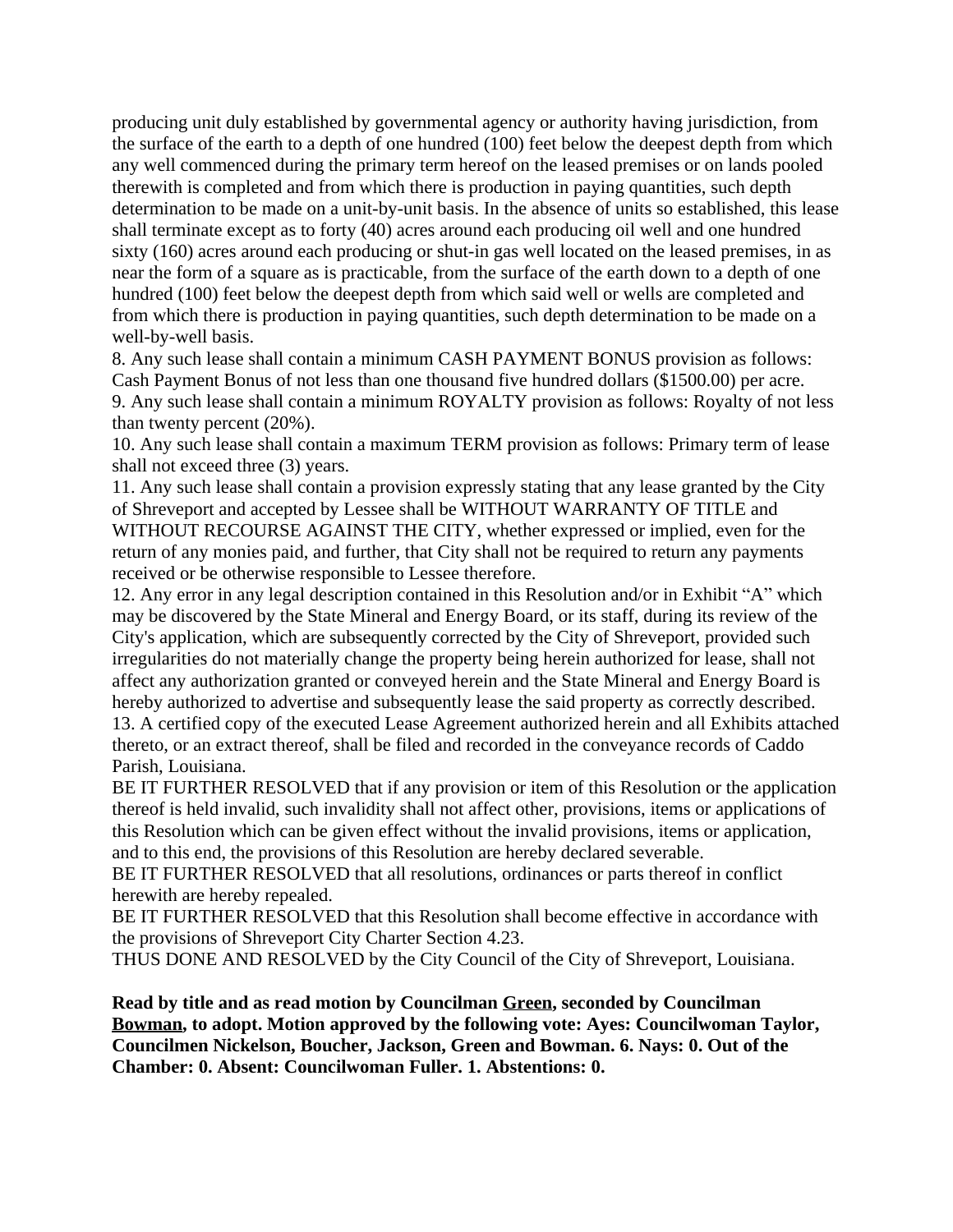#### **RESOLUTION NO. 10 OF 2022 A RESOLUTION TO AUTHORIZE THE SHREVEPORT AIRPORT AUTHORITY, TO DISCARD OF SURPLUS PROPERTY PASSENGER BOARDING BRIDGES IFB #22- 066 OTHERWISE PROVIDE WITH RESPECT THERETO**

WHEREAS, on January 18, 2022, no bids was received for the second time for IFB 22- 066 Sale of Passenger Boarding Bridges.

WHEREAS, Shreveport City Charter Section 10.04 (e) states, the Purchasing Agent shall have the authority to transfer, to or between departments and agencies of the City, or to sell supplies, materials and equipment determined to be surplus, obsolete or unused after consultation with the head of the department concerned; and

WHEREAS, the Purchasing Agent, after consultation with the Shreveport Airport Authority, is recommending that the passenger boarding bridges be deemed to have no value, and it may be discarded.

WHEREAS, the Purchasing Agent is recommending such action(s) be taken in the best interest of the City.

NOW, THEREFORE, BE IT RESOLVED by the City Council of the City of Shreveport, Louisiana, in due, legal, and regular session convened that the Shreveport Airport Authority, is hereby authorized to discard of the passenger boarding bridges.

BE IT FURTHER RESOLVED that if any provision or item of this resolution or the application thereof is held invalid, such invalidity shall not affect other provisions, items or applications of this resolution which can be given effect without the invalid provisions, items or applications, and to this end the provisions of this resolution are hereby declared severable.

BE IT FURTHER RESOLVED that all resolutions or parts thereof in conflict herewith are hereby repealed.

THUS DONE AND RESOLVED by the City Council of the City of Shreveport, Louisiana.

**Read by title and as read motion by Councilman Boucher, seconded by Councilman Green, to adopt. Motion approved by the following vote: Ayes: Councilwoman Taylor, Councilmen Nickelson, Boucher, Jackson, Green and Bowman. 6. Nays: 0. Out of the Chamber: 0. Absent: Councilwoman Fuller. 1. Abstentions: 0.**

#### **RESOLUTION NO. 11 OF 2022**

# **A RESOLUTION TO AMEND RESOLUTION NO. 139 OF 2021 WHICH WAS ADOPTED TO EXECUTE AN AGREEMENT BETWEEN THE CITY OF SHREVEPORT AND CARR, RIGGS & INGRAM, LLC FOR THE PURPOSE OF AN EXTERNAL AUDIT OF THE CITY FOR FISCAL YEAR JANUARY 1, 2021, THROUGH DECEMBER 31, 2021, AND TO OTHERWISE PROVIDE WITH RESPECT THERETO**

WHEREAS, the City is required by Shreveport City Charter Section 4.28 to cause to have accomplished an annual financial audit of the City; and

WHEREAS, Carr, Riggs & Ingram, LLC agrees to conduct an audit of the City in accordance with the requirements of the City Charter and applicable law; and

WHEREAS, an agreement was previously adopted by the City Council for the fiscal year January 1, 2021 through December 31, 2021 external audit; and

WHEREAS, it is necessary to amend the agreement to comply with updated auditing standards. NOW THEREFORE, BE IT RESOLVED by the City Council of the City of Shreveport,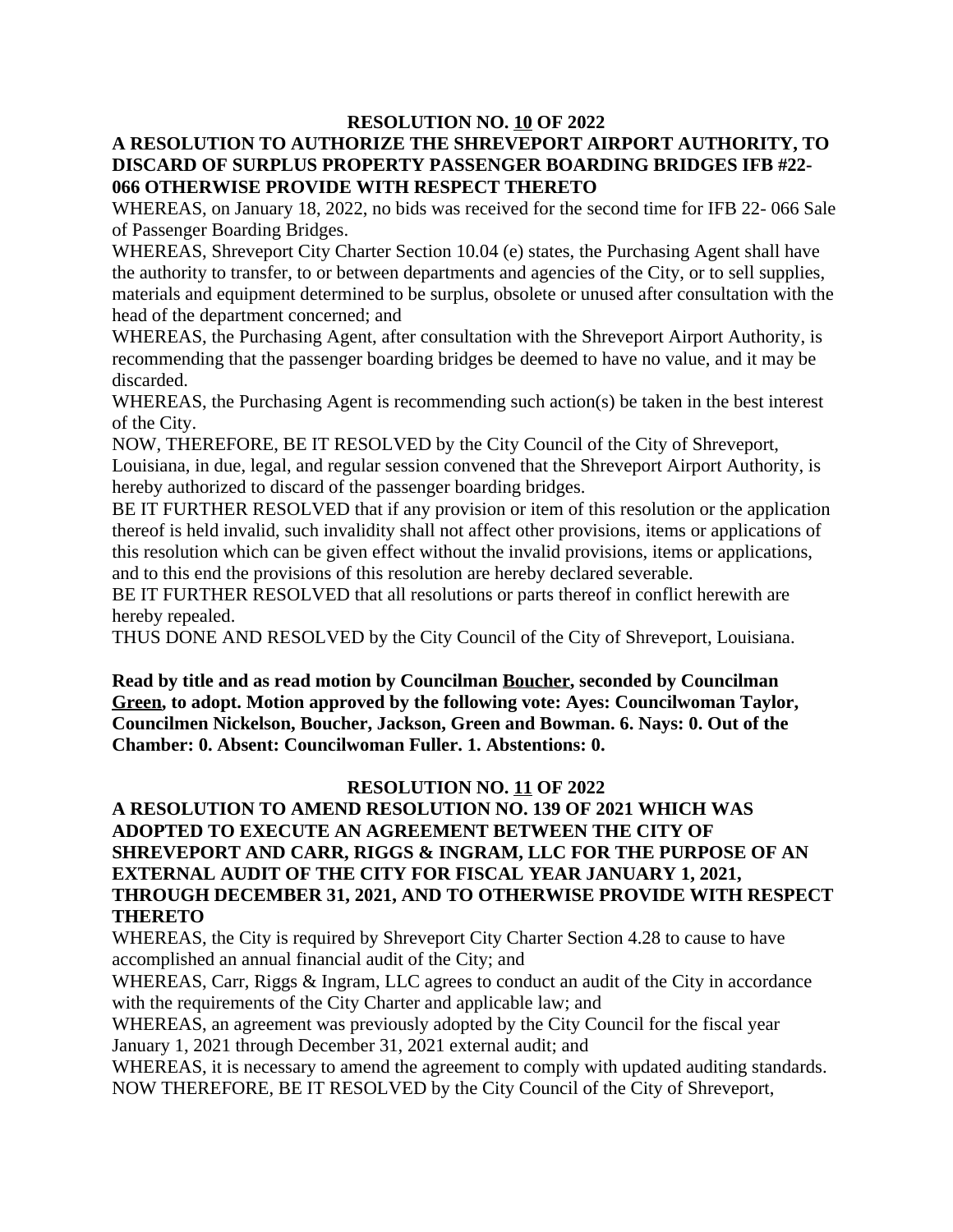Louisiana, in due, regular and legal session convened, that the Mayor is hereby authorized to execute an amendment to Resolution 139 of 2021 to adjust the original engagement letter between the City of Shreveport and Carr, Riggs & Ingram, LLC, for the fiscal year January 1, 2021 through December 31, 2021 external audit, in order to be compliant with updated auditing standards, relative to the authorization granted herein, substantially in accord with the draft thereof which was filed for public inspection in the Office of the Clerk of Council. BE IT FURTHER RESOLVED that if any provision or item of this Resolution or the application thereof is held invalid, such invalidity shall not affect other provisions, items or applications of this Resolution which can be given effect without the invalid provisions, items or applications and to this end the provisions of this Resolution are hereby declared severable. BE IT FURTHER RESOLVED that all Resolutions or parts thereof in conflict herewith are

hereby repealed.

THUS DONE AND RESOLVED by the City Council of the City of Shreveport, Louisiana

**Read by title and as read motion by Councilman Nickelson, seconded by Councilman Boucher, to adopt. Motion approved by the following vote: Ayes: Councilwoman Taylor, Councilmen Nickelson, Boucher, Jackson, Green and Bowman. 6. Nays: 0. Out of the Chamber: 0. Absent: Councilwoman Fuller. 1. Abstentions: 0.**

### **RESOLUTION NO. 12 OF 2022**

### **A RESOLUTION WHEREBY THE MAYOR IS MAKING A RECOMMENDATION TO THE CITY COUNCIL FOR ITS APPROVAL REGARDING THE AMOUNT AND TYPE OF VARIOUS INSURANCE PREMIUMS AND TO AUTHORIZE THE MAYOR TO EXECUTE A PAYMENT TO THE AGENT OF RECORD FOR THE PURPOSE OF BINDING INSURANCE AND TO OTHERWISE PROVIDE WITH RESPECT THERETO**

WHEREAS, Section 10.02(r) of the Shreveport City Charter reads in pertinent part as follows: "…the amount of various types of insurance on which the City pays the premiums in whole or in part shall be approved by the council after a recommendation by the Mayor"; and

WHEREAS, Ordinance No. 18 of 2019 amending Ordinance No. 94 of 2018, amended Section 4 in Ordinance No. 94 to reinstate the practice referenced in the City Charter requiring (1) the Mayor to make a recommendation to the City Council for approval regarding the amount of various types of insurance on which the City pays the premiums in whole or in part, and (2) to further require that the Mayor's recommendation include the procedure used and data analysis which supports the recommendation; and

WHEREAS, pursuant to Shreveport City Charter Section 10.02(r) and Ordinance No. 18 of 2019, the Mayor is making a recommendation to the City Council for its approval regarding the amount and type of all insurance premiums; and

WHEREAS, pursuant to Shreveport City Charter Section 10.02(r) and Ordinance No. 18 of 2019, the procedure used and data analysis which supports the recommendation is as follows: A list of the bound premiums were completed in Exhibit A which is to support recommendation. NOW THEREFORE, BE IT RESOLVED by the City Council of the City of Shreveport, Louisiana in due, regular and legal session convened, that: The amount and type of renewed insurance is hereby approved and the Mayor is hereby authorized to execute reimbursement for premiums paid for the purpose of binding insurance coverage.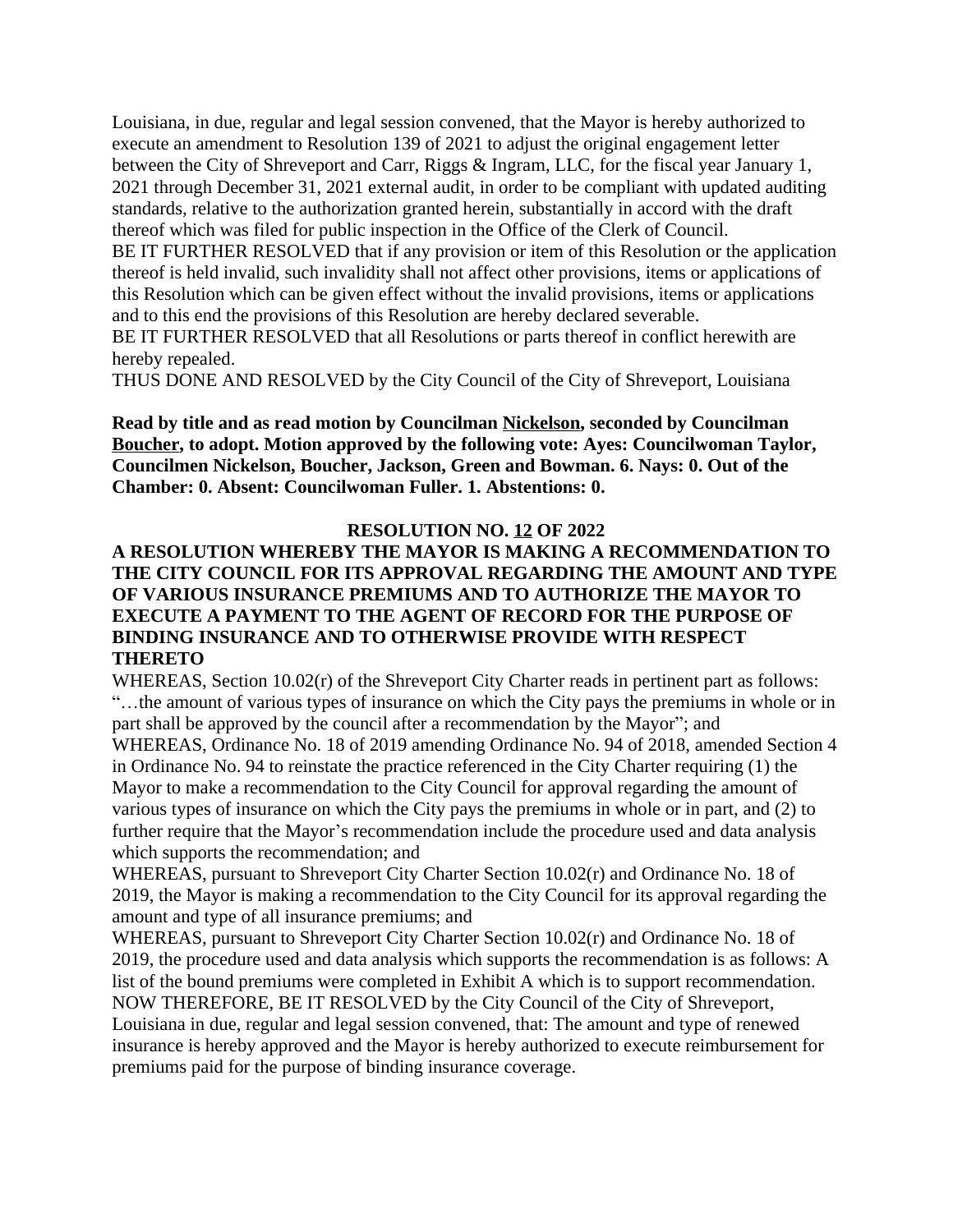BE IT FURTHER RESOLVED that if any provision or item of this Resolution or the application thereof is held invalid, such invalidity shall not affect other provisions, items or applications of this Resolution which can be given effect without the invalid provisions, items or applications and to this end the provisions of this Resolution are hereby declared severable.

BE IT FURTHER RESOLVED that all Resolutions or parts thereof in conflict herewith are hereby repealed.

BE IT FURTHER RESOLVED that this Resolution shall become effective in accordance with the provisions of Shreveport City Charter Section 4.23.

THUS DONE AND RESOLVED by the City Council of the City of Shreveport, Louisiana

**Read by title and as read motion by Councilman Bowman, seconded by Councilman Green, to adopt. Motion approved by the following vote: Ayes: Councilwoman Taylor, Councilmen Nickelson, Boucher, Jackson, Green and Bowman. 6. Nays: 0. Out of the Chamber: 0. Absent: Councilwoman Fuller. 1. Abstentions: 0.**

### **RESOLUTION NO. 13 OF 2022**

## **A RESOLUTION SUSPENDING THE EFFECTS OF CERTAIN PROVISIONS OF CHAPTER 10 AND ANY APPLICABLE PROVISIONS OF THE SHREVEPORT UNIFIED DEVELOPMENT CODE OF THE CITY OF SHREVEPORT, LOUISIANA, RELATIVE TO THE FESTIVITIES SURROUNDING THE OPENING OF THE LIGHTS ON THE TEXAS STREET BRIDGE, AND TO OTHERWISE PROVIDE WITH RESPECT THERETO**

WHEREAS, the City of Shreveport along with the City of Bossier City, and the Shreveport Region Arts Council have organized an Event to commemorate the opening of the "Bakowski Bridge of Lights" on the Texas Street Bridge with events and activities centered around the light shows on the Texas Bridge that will create an entertainment opportunity for citizens and visitors to the City of Shreveport; and

WHEREAS, certain sections of Chapter 10 and any applicable provisions of the Shreveport Unified Development Code of the Shreveport Code of Ordinances make it unlawful to consume or possess alcoholic beverages of high or low alcoholic content on certain public or private property within the city limits; and

WHEREAS, this resolution would suspend the effects of certain sections of Chapter 10 and any applicable provisions of the Shreveport Unified Development Code of the Shreveport Code of Ordinances to permit consumption and possession of alcoholic beverages on February 22, 2022 during the event and festivities surrounding the opening of the "Bakowski Bridge of Lights", subject to certain conditions.

NOW, THEREFORE BE IT RESOLVED by the City Council of the City of Shreveport, in due, legal and regular session convened that, except as otherwise provided herein, Section 10-190 and Section 10-192 of the Code of Ordinances and any applicable provisions of the Shreveport

Unified Development Code of the Shreveport Code of Ordinances are suspended from 7:00am to 11:59pm on February 22, 2022 for the opening of the "Bakowski Bridge of Lights" to permit the consumption and possession of alcoholic beverages on public streets, parks, as designated on the site plan submitted to the Event Task Force and in which a permit has been issued by the City of Shreveport.

BE IT FURTHER ORDAINED that if any provision or item of this ordinance or the application thereof is held invalid, such invalidity shall not affect other provisions, items or applications of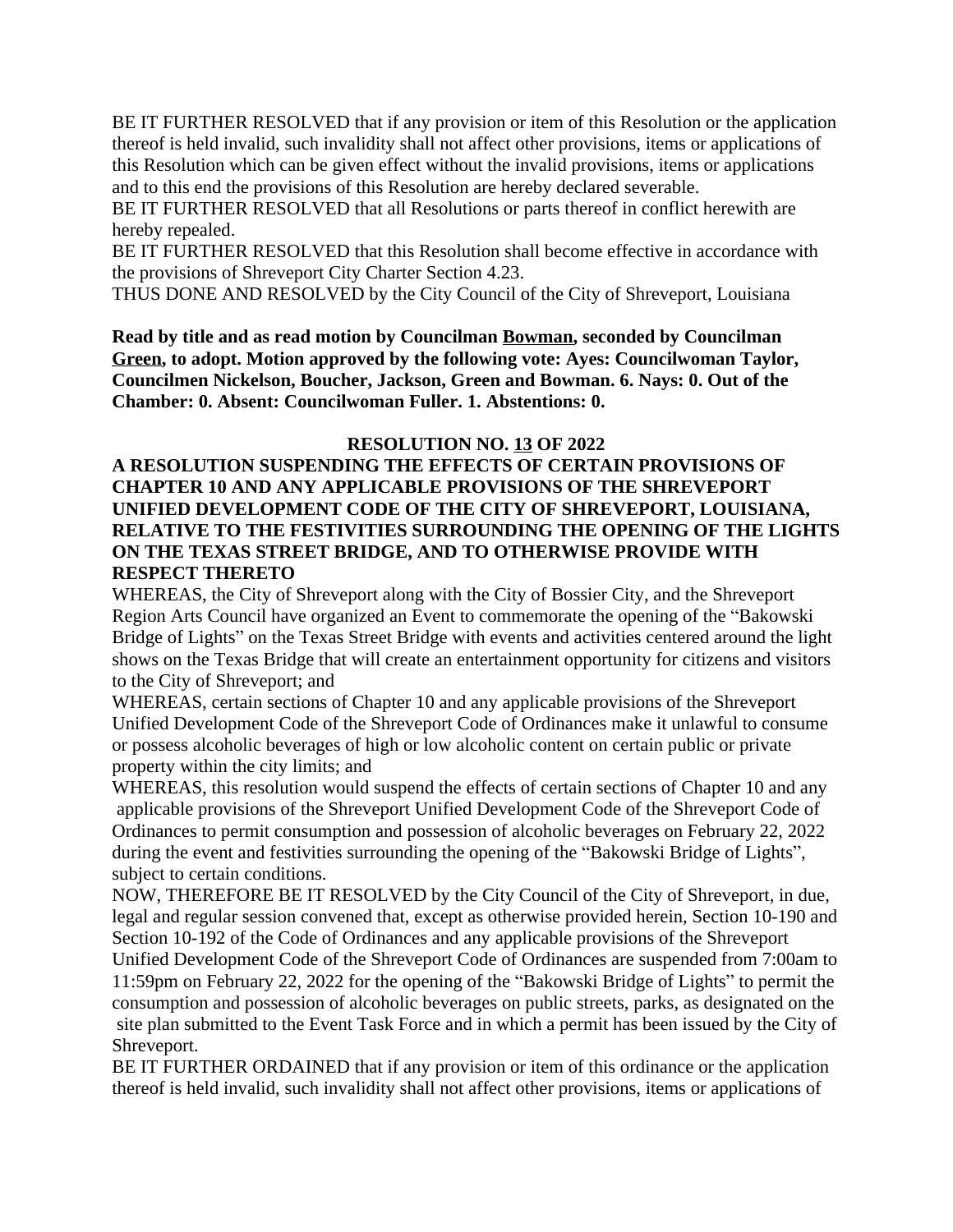this ordinance which can be given effect without the invalid provisions, items, or application and to this end the provisions of this ordinance are hereby declared severable. BE IT FURTHER ORDAINED that all ordinances or parts thereof in conflict herewith are hereby repealed.

**Read by title and as read motion by Councilman Bowman, seconded by Councilman Nickelson, to adopt. Motion approved by the following vote: Ayes: Councilwomen Taylor and Fuller, Councilmen Nickelson, Boucher, Jackson, Green and Bowman. 7. Nays: 0. Out of the Chamber: 0. Absent: 0. Abstentions: 0.**

### **RESOLUTION NO. 14 OF 2022**

# **A RESOLUTION ENDORSING THE DEVELOPMENT OF A DOG PARK AT SOUTHERN HILLS PARK AND TO OTHERWISE PROVIDE WITH RESPECT THERETO.**

WHEREAS, under the authority vested in them in Article II, Chapter 62, Section 62-67 the City Council of the City of Shreveport shall approval by resolution the location of any dog park; and WHEREAS, the City Council and the Department of Public Assembly and Recreation of the City of Shreveport recognize residents desire a place to recreate with their dogs off-leash; and WHEREAS, the success of Dog Parks require partnership with the community to protect and enhance the character of the neighborhood and to accommodate the changing needs with those communities; and

WHEREAS, the Southern Hills Business Association has requested to build and pay for a Dog Park at Southern Hills Park and has recommended the passage of this Resolution and is asking for the support of the City Council to build a Dog Park at Southern Hills Park.

NOW BE IT RESOLVED, by the City Council of the City of Shreveport in due, legal and regular session convened, that it hereby accepts the recommendation of the Southern Hills Business Association and endorses the development of a dog park at Southern Hills Park. NOW BE IT RESOLVED, by the City Council of the City of Shreveport in due, legal and regular session convened, that the Mayor is authorized to execute all documents related to the Dog Park at Southern Hills Park.

BE IT FURTHER ORDAINED that if any provision or item of this ordinance or the application thereof is held invalid, such invalidity shall not affect other provisions, items or applications of this ordinance which can be given effect without the invalid provisions, items, or application and to this end the provisions of this ordinance are hereby declared severable.

BE IT FURTHER ORDAINED that all ordinances or parts thereof in conflict herewith are hereby repealed.

**Read by title and as read motion by Councilman Jackson, seconded by Councilman Bowman, to adopt. Motion approved by the following vote: Ayes: Councilwomen Taylor and Fuller, Councilmen Nickelson, Boucher, Jackson, Green and Bowman. 7. Nays: 0. Out of the Chamber: 0. Absent: 0. Abstentions: 0.**

#### **RESOLUTION NO. 15 OF 2022**

**A RESOLUTION TO CONGRATULATE AND CELEBRATE ALPHA KAPPA ALPHA SORORITY, INCORPORATED, DELTA LAMBDA OMEGA CHAPTER FOR THEIR 75 YEARS OF DEDICATED SERVICE, AND TO OTHERWISE PROVIDE WITH**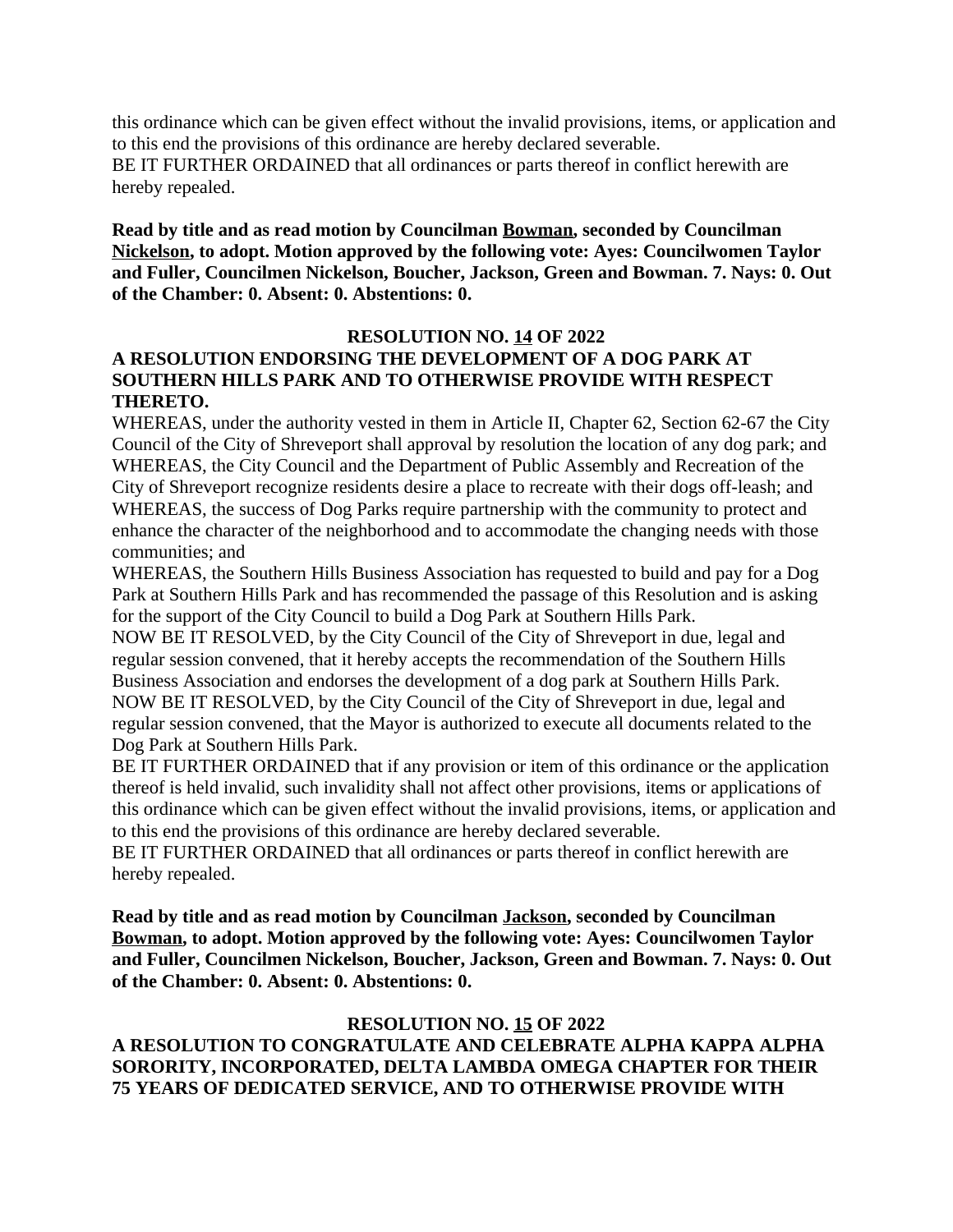### **RESPECT THERETO.**

COUNCILMEMBERS: TABATHA TAYLOR AND JERRY BOWMAN, JR.

WHEREAS, the Delta Lambda Omega Chapter of Alpha Kappa Sorority, Incorporated was chartered February 3, 1947 by Mrs. Arnetta G. Wallace and will celebrate 75 years of dedicated service this year; and

WHEREAS, as the Chapter's membership continued to increase, its priorities and goals expanded, serving Caddo, Bossier and DeSoto parishes; and

WHEREAS, the first fundraiser of Delta Lambda Omega Chapter was a piano concert by Lois Towles held in the auditorium at Central Colored High School on November 18, 1947; and WHEREAS, since 1949, Delta Lambda Omega has awarded scholarships annually, the James Sylvester Hall Senior Luncheon recognizes the top African American girls from local schools, and during this event, awards ten competitive scholarships to college bound senior girls; and WHEREAS, the Delta Lambda Omega Chapter has enthusiastically implemented a variety of programs, events, and educational offerings to enhance the lives of community members. The Chapter is widely known for the Shoe Bank program, which provides shoes and socks for underprivileged school-aged students; and

WHEREAS, in 2018, the Chapter was acknowledged as one of the longest operational programs by the national organization, Reading is Fundamental (RIF) for sponsoring and implementing reading program and free book distributions for over 40 years; and

WHEREAS, as a part of the Women's Health Initiative, the Chapter partnered with LSU Health Shreveport to host the Feist-Weiller Mobile Mammography unit, which offered free mammograms on the parking lot of the Ivy Crown Building; and

WHEREAS, in support of the American Heart Association, the Chapter's 2020 Pink Goes Red activity featured heart healthy meals created by minority-owned small businesses and offered blood pressure checks and heart healthy exercises; and

WHEREAS, members of Delta Lambda Omega render service to a various community organizations including an Alzheimer's support group at Morning Star Missionary Baptist Church Life Center; donations of eyeglasses to Lions Club International; and multiple donations of shoes in support of the Soles4Souls. Financial donations have also been made to LSU Health Shreveport Office of Diversity Affairs, the American Cancer Society, the NW LA Sickle Cell Disease Association, the NAACP, the NW Food Bank and the Providence House (a family homeless shelter for women); and

WHEREAS, under the 2022 Presidency of Mrs. Charlene M. Voorhies, Delta Lambda Omega Chapter has a membership of 281. As a premier chapter they continue to offer educational programs, academic scholarships, and strive to make a positive change and support like-minded organizations.

NOW THEREFORE, BE IT RESOLVED by the City Council of the City of Shreveport, acting in due, regular, and legal session convened, that the City Council hereby congratulates and celebrates the Delta Lambda Omega Chapter of Alpha Kappa Sorority, Incorporated for their 75 years of dedicated service.

BE IT FURTHER RESOLVED that this resolution shall be executed in duplicate originals with one original presented to the Delta Lambda Omega Chapter of Alpha Kappa Sorority, Incorporated, and the other resolution filed in perpetuity in the office of the Clerk of Council for the City of Shreveport

# **Read by title and as read motion by Councilwoman Taylor, seconded by Councilman**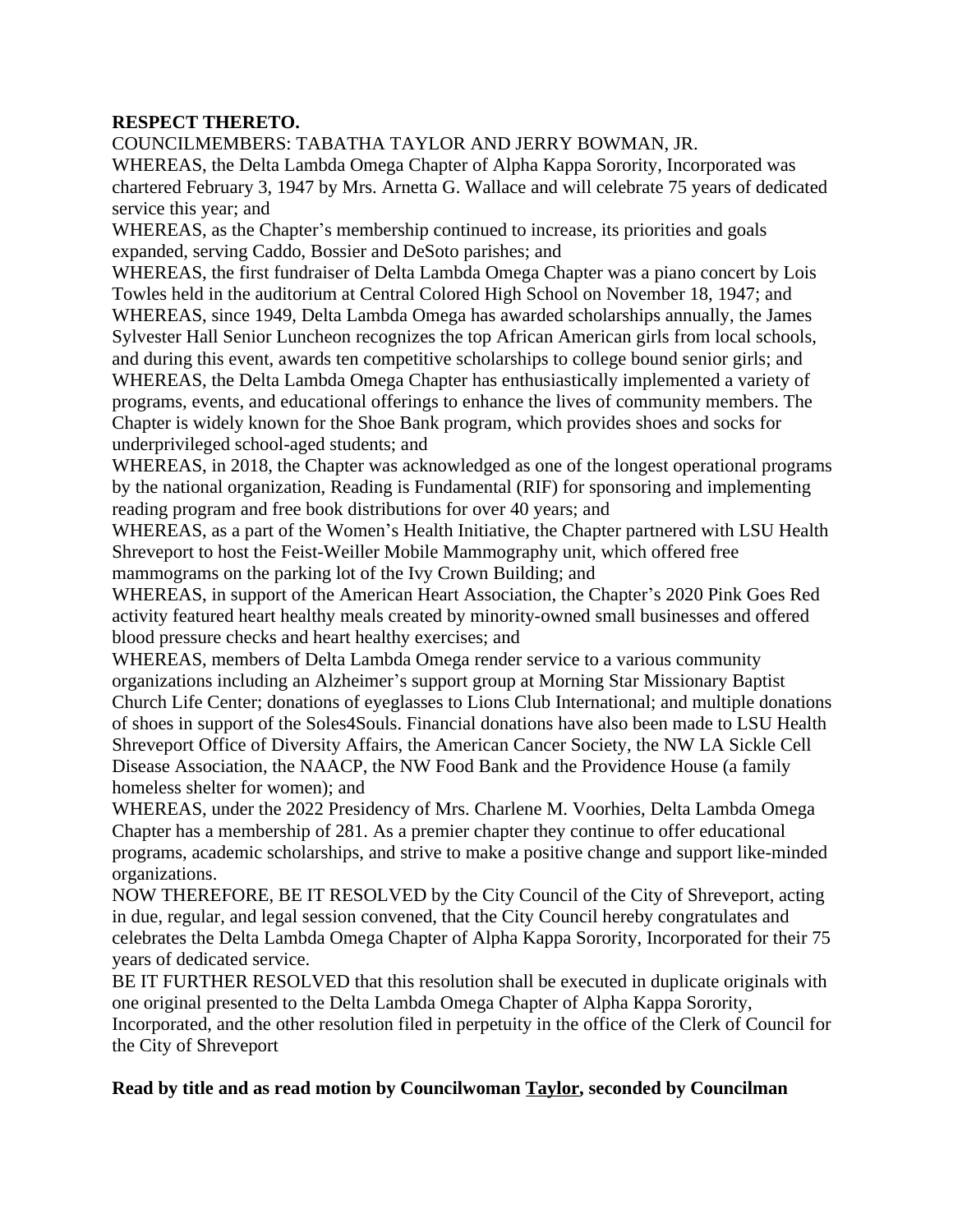**Bowman, to adopt. Motion approved by the following vote: Ayes: Councilwomen Taylor and Fuller, Councilmen Nickelson, Boucher, Jackson, Green and Bowman. 7. Nays: 0. Out of the Chamber: 0. Absent: 0. Abstentions: 0.**

# **INTRODUCTION OF RESOLUTIONS** *(NOT TO BE ADOPTED PRIOR TO (February 22, 2022 (***Motion and second is sufficient to introduce resolutions) INTRODUCTION OF ORDINANCES** *(NOT TO BE ADOPTED PRIOR TO February 22, 2022(***Motion and second is sufficient to introduce resolutions)**

- **1. Ordinance No. 13 of 2022**: An ordinance amending the 2022 Community Development Special Revenue Fund Budget and to otherwise provide with respect thereto
- **2. Ordinance No. 14 of 2022**: An ordinance amending the 2022 Airport Capital Improvements fund budget and to otherwise provide with respect thereto.
- **3. Ordinance No. 15 of 2022**: An ordinance amending the 2022 Airport Enterprise fund budget and to otherwise provide with respect thereto.
- **4. Ordinance No. 16 of 2022**: An ordinance amending the City of Shreveport, Louisiana, 2022 Capital Projects Fund Budget, appropriating the funds authorized herein and to otherwise provide with respect thereto.
- **5. Ordinance No. 17 of 2022**: An ordinance amending the City of Shreveport, Louisiana, 2022 Streets Special Revenue Fund Budget, appropriating the funds authorized herein and to otherwise provide with respect thereto.
- **6. Ordinance No. 18 of 2022**: An ordinance closing and abandoning a sidewalk dedication in the Cora Snowden Subdivision, in Section 21 (T17N-R14W), and to otherwise provide with respect thereto. (F/Green)
- **7. Ordinance No. 19 of 2022**: A series Ordinance pursuant to the General Bond Ordinance, as defined herein, authorizing the issuance of taxable Water and Sewer revenue refunding bonds, series 2022 in a total principal amount not to exceed one hundred ninety million dollars (\$190,000,000) of the City of Shreveport, State of Louisiana; establishing certain details of such bonds as required by the General Bond Ordinance; approving and confirming the sale of such bonds; pledging the net revenues to secure such bonds; prescribing the form, certain terms and conditions of said bonds; authorizing the use of a preliminary official statement and the preparation and distribution of an official statement; authorizing the purchase of and subscription for certain escrowed securities; authorizing escrow verification and engagement of escrow agents; and authorizing execution and delivery of a paying agent/registrar agreement; and providing for other matters in connection therewith.

# **Read by title and as read motion by Councilman Bowman, seconded by Councilman Nickelson, to introduce Ordinance No(s). 13, 14, 15, 16, 17, 18 and 19 of 2022 to lay over until the next regular meeting.**

**ORDINANCES ON SECOND READING AND FINAL PASSAGE** *(NUMBERS ARE ASSIGNED ORDINANCE NUMBERS) The Clerk read the following:*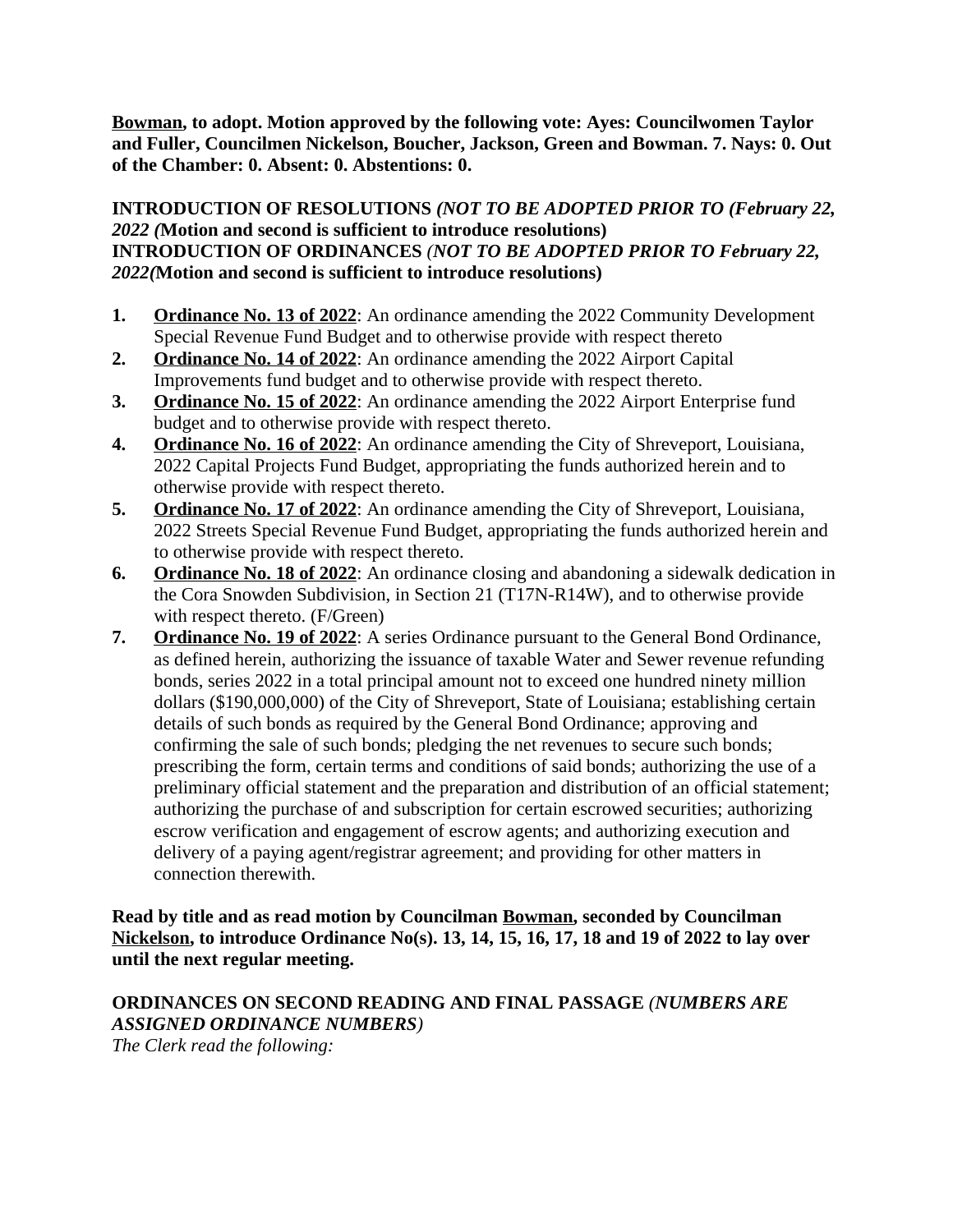**1. Ordinance No. 72 of 2021**: An ordinance amending Section 10-69 of Chapter 10, Article IV, Division 2 of the City of Shreveport, Louisiana, Code of Ordinances with respect to the Fee and Term for alcoholic beverage handling employee cards, and to otherwise provide with respect thereto.

**Having passed first reading on May 11, 2021, was read by title, and on motion, ordered passed to third reading. Read the third time in full and as read motion by Councilman Fuller, seconded by Councilman Nickelson, to table. Motion approved by the following vote: Ayes: Councilwomen Taylor and Fuller, Councilmen Nickelson, Boucher, Jackson, Green and Bowman. 7. Nays: 0. Out of the Chamber: 0. Absent: 0. Abstentions: 0.**

**2. Ordinance No. 195 of 2021**: An ordinance to amend Chapter 58, Article IV, Division 1 and Chapter 78, Article VIII, Division 1 of the City of Shreveport, Louisiana, Code of Ordinances relative to litter and dumping, and to otherwise provide with respect thereto. (A/Taylor, F/Green)

**Having passed first reading on November 9, 2021, was read by title, and on motion, ordered passed to third reading. Read the third time in full and as read motion by Councilwoman Taylor, seconded by Councilman Nickelson, to table. Motion approved by the following vote: Ayes: Councilwomen Taylor and Fuller, Councilmen Nickelson, Boucher, Jackson, Green and Bowman. 7. Nays: 0. Out of the Chamber: 0. Absent: 0. Abstentions: 0.**

**3. Ordinance No. 1 of 2022**: An ordinance amending the 2022 budget for the General Fund and otherwise providing with respect thereto. (C/Nickelson, D/Boucher)

**Having passed first reading on January 25, 2022, was read by title, and on motion, ordered passed to third reading. Read the third time in full and as read motion by Councilman Boucher, seconded by Councilman Nickelson, to adopt. Motion approved by the following vote: Ayes: Councilwomen Taylor and Fuller, Councilmen Nickelson, Boucher, Jackson, Green and Bowman. 7. Nays: 0. Out of the Chamber: 0. Absent: 0. Abstentions: 0.**

**4. Ordinance No. 2 of 2022**: An ordinance amending the 2022 General Fund Budget and to otherwise provide with respect thereto

**Having passed first reading on January 25, 2022, was read by title, and on motion, ordered passed to third reading. Read the third time in full and as read motion by Councilwoman Taylor, seconded by Councilman Boucher, to adopt. Motion approved by the following vote: Ayes: Councilwomen Taylor and Fuller, Councilmen Nickelson, Boucher, Jackson, Green and Bowman. 7. Nays: 0. Out of the Chamber: 0. Absent: 0. Abstentions: 0.**

**5. Ordinance No. 5 of 2022**: An ordinance amending the City of Shreveport, Louisiana, 2022 Streets Special Revenue Fund Budget, appropriating the funds authorized herein and to otherwise provide with respect thereto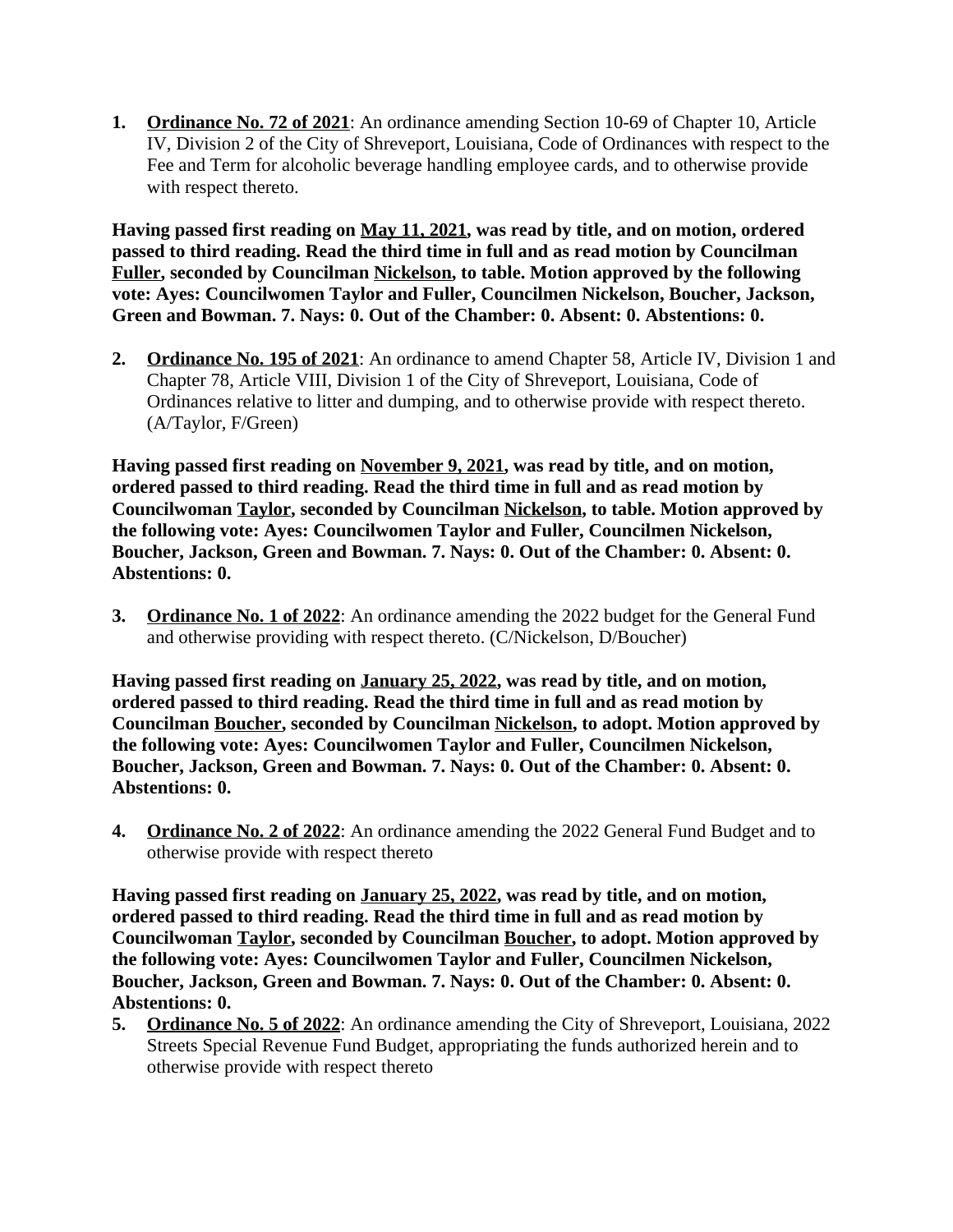**Having passed first reading on January 25, 2022, was read by title, and on motion, ordered passed to third reading. Read the third time in full and as read motion by Councilwoman Taylor, seconded by Councilman Bowman, to adopt. Motion approved by the following vote: Ayes: Councilwomen Taylor and Fuller, Councilmen Nickelson, Boucher, Jackson, Green and Bowman. 7. Nays: 0. Out of the Chamber: 0. Absent: 0. Abstentions: 0.**

**6. Ordinance No. 6 of 2022**: An ordinance amending the City of Shreveport, Louisiana, 2022 Capital Projects Fund Budget, appropriating the funds authorized herein and to otherwise provide with respect thereto

**Having passed first reading on January 25, 2022, was read by title, and on motion, ordered passed to third reading. Read the third time in full and as read motion by Councilwoman Taylor, seconded by Councilman Bowman, to adopt. Motion approved by the following vote: Ayes: Councilwomen Taylor and Fuller, Councilmen Nickelson, Boucher, Jackson, Green and Bowman. 7. Nays: 0. Out of the Chamber: 0. Absent: 0. Abstentions: 0.**

**7. Ordinance No. 7 of 2022**: An ordinance amending the 2022 Community Development Special Revenue Fund Budget and to otherwise provide with respect thereto

**Having passed first reading on January 25, 2022, was read by title, and on motion, ordered passed to third reading. Read the third time in full and as read motion by Councilwoman Taylor, seconded by Councilman Bowman, to adopt. Motion approved by the following vote: Ayes: Councilwomen Taylor and Fuller, Councilmen Boucher, Jackson, Green and Bowman. 6. Nays: Councilman Nickelson. 1. Out of the Chamber: 0. Absent: 0. Abstentions: 0.**

**8. Ordinance No. 8 of 2022**: An ordinance declaring the City's interest in declaring certain land as surplus, and our intention to donate certain land to Volunteers of America of North Louisiana and to otherwise provide with respect thereto **(Not to be adopted prior to February 22, 2022)**

**Having passed first reading on January 25, 2022, was read by title, and on motion, ordered passed to third reading. Read the third time in full and as read motion by Councilwoman Taylor, seconded by Councilman Bowman, to postpone. Motion approved by the following vote: Ayes: Councilwomen Taylor and Fuller, Councilmen Nickelson, Boucher, Jackson, Green and Bowman. 7. Nays: 0. Out of the Chamber: 0. Absent: 0. Abstentions: 0.**

**9. Ordinance No. 9 of 2022**: An ordinance to amend and repeal sections in Chapter 70 Planning and Development of the City of Shreveport, Louisiana, Code of Ordinances relative to Shreveport Metropolitan Planning Commission of Caddo Parish and to otherwise provide with respect thereto

**Having passed first reading on January 25, 2022, was read by title, and on motion, ordered**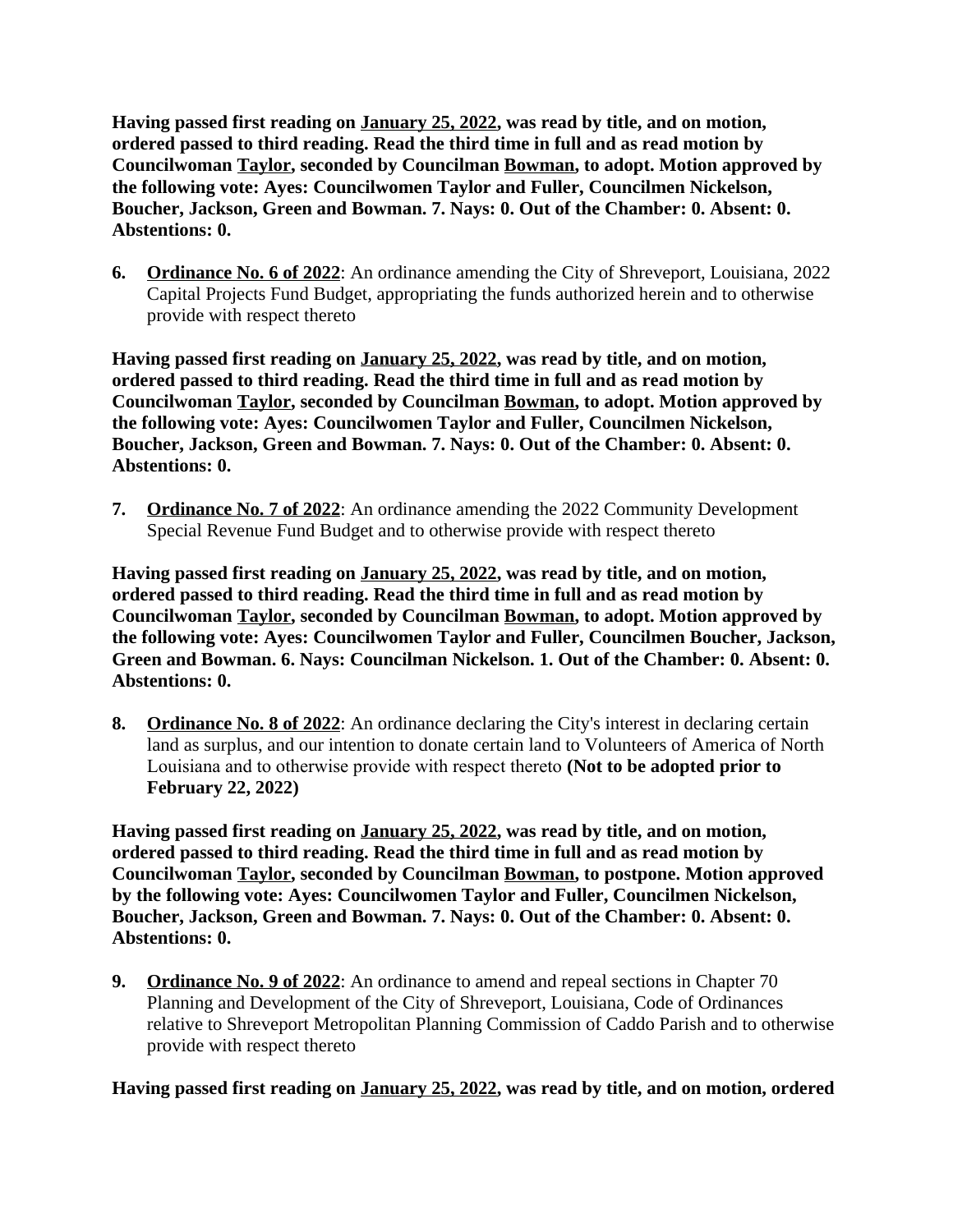**passed to third reading. Read the third time in full and as read motion by Councilwoman Taylor, seconded by Councilman Bowman, to adopt.**

**Substitute motion by Councilman Nickelson, seconded by Councilman Boucher, to postpone. Motion failed by the following vote: Nays: Councilwomen Taylor and Fuller, Councilmen Jackson, Green and Bowman. 5. Ayes: Councilmen Nickelson and Boucher. 2. Out of the Chamber: 0. Absent: 0. Abstentions: 0.**

**Motion by Councilwoman Taylor, seconded by Councilman Bowman, to adopt. Motion approved by the following vote: Ayes: Councilwomen Taylor and Fuller, Councilmen Jackson, Green and Bowman. 5. Nays: Councilmen Nickelson and Boucher. 2. Out of the Chamber: 0. Absent: 0. Abstentions: 0.**

**10. Ordinance No. 10 of 2022**: An ordinance to amend various articles and sections in the City of Shreveport, Louisiana, Unified Development Code, related to fence requirements and restrictions, and to otherwise provide with respect thereto

**Having passed first reading on January 25, 2022, was read by title, and on motion, ordered passed to third reading. Read the third time in full and as read motion by Councilman Green, seconded by Councilman Bowman, to adopt. Motion approved by the following vote: Ayes: Councilwomen Taylor and Fuller, Councilmen Nickelson, Boucher, Jackson, Green and Bowman. 7. Nays: 0. Out of the Chamber: 0. Absent: 0. Abstentions: 0.**

**11. Ordinance No. 204 of 2021**: **Zoning Case No. 21-158-C**: An ordinance to amend the official zoning map of the City of Shreveport Unified Development Code, by rezoning property located on the southeast corner of Legardy St. & Hawkins St., Shreveport, Caddo Parish, LA., from R-1-5, Single-Family Residential District To R-A, Rural-Agricultural District, and to otherwise provide with respect thereto (A/Taylor)

**Having passed first reading on November 19, 2021, was read by title, and on motion, ordered passed to third reading. Read the third time in full and as read motion by Councilwoman Taylor, seconded by Councilman Bowman, to postpone. Motion approved by the following vote: Ayes: Councilwomen Taylor and Fuller, Councilmen Nickelson, Boucher, Jackson, Green and Bowman. 7. Nays: 0. Out of the Chamber: 0. Absent: 0. Abstentions: 0.**

**12. Ordinance No. 227 of 2021**: **Zoning Case No. 21-185-C**: An ordinance to amend the official zoning map of the City of Shreveport Unified Development Code, by rezoning property located on the northeast corner of David Raines Rd. and Willis St., Shreveport, Caddo Parish, LA., from R-1-5, Single-Family Residential District to C-1, Neighborhood Commercial District, and to otherwise provide with respect thereto. (A/Taylor)

**Having passed first reading on December 28, 2021, was read by title, and on motion, ordered passed to third reading. Read the third time in full and as read motion by Councilwoman Taylor, seconded by Councilman Bowman, to adopt. Motion approved by**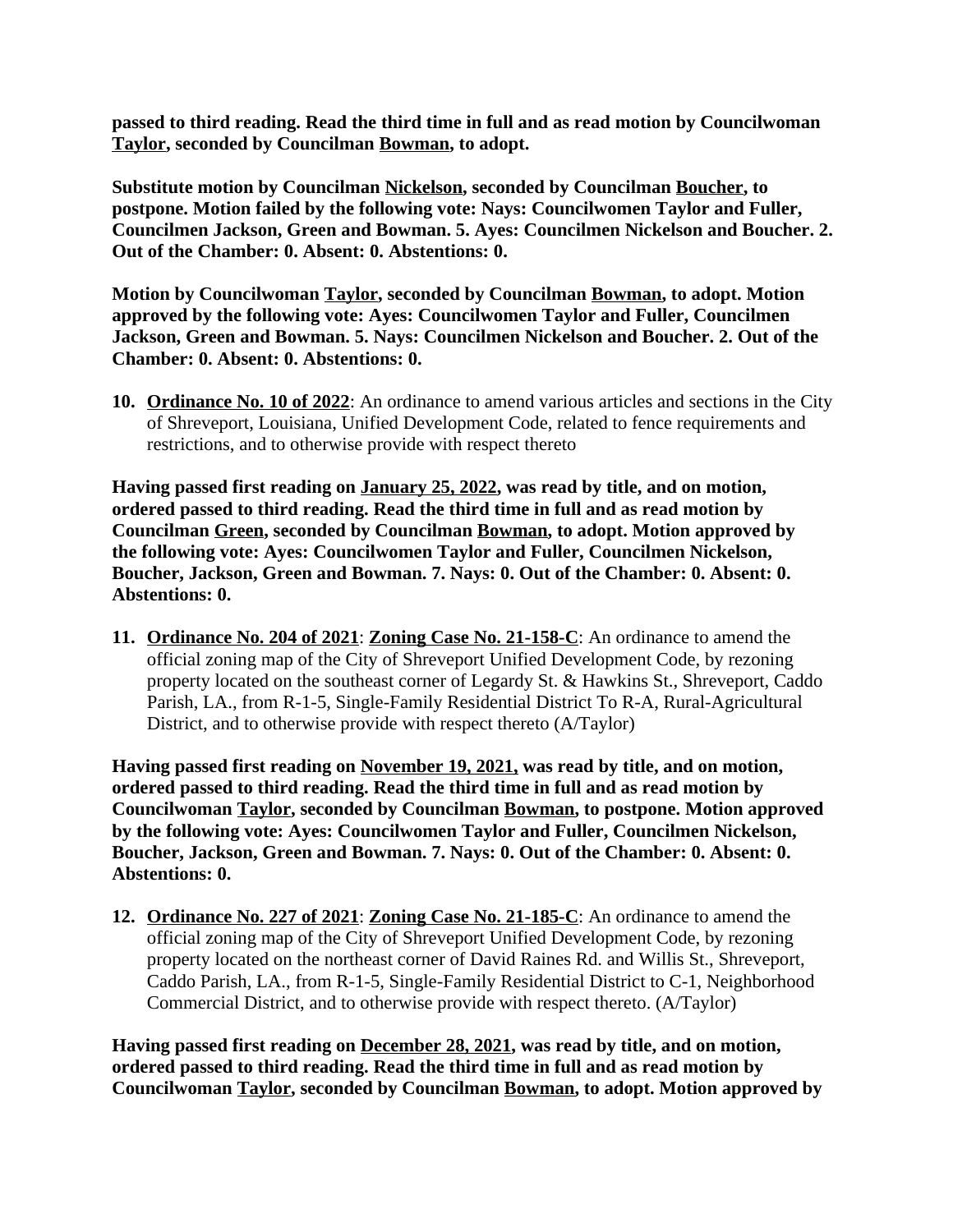**the following vote: Ayes: Councilwomen Taylor and Fuller, Councilmen Nickelson, Boucher, Jackson, Green and Bowman. 7. Nays: 0. Out of the Chamber: 0. Absent: 0. Abstentions: 0.**

**13. Ordinance No. 11 of 2022**: **Zoning Case No. 21-184-C:** An ordinance to amend the official zoning map of the City of Shreveport Unified Development Code, by rezoning property located enter west of Linwood Ave & approx. 83' south of W. 83rd St., Shreveport, Caddo Parish, LA., from R-1-7, Single-Family Residential District to C-2, Corridor Commercial District, and to otherwise provide with respect thereto

**Having passed first reading on January 25, 2022, was read by title, and on motion, ordered passed to third reading. Read the third time in full and as read motion by Councilman Green, seconded by Councilman Bowman, to adopt. Motion approved by the following vote: Ayes: Councilwomen Taylor and Fuller, Councilmen Nickelson, Boucher, Jackson, Green and Bowman. 7. Nays: 0. Out of the Chamber: 0. Absent: 0. Abstentions: 0.**

**14. Ordinance No. 12 of 2022**: **Zoning Case No. 21-199-C:** An ordinance to amend the official zoning map of the City of Shreveport Unified Development Code, by rezoning property located on the south side of Bert Kouns Industrial Loop Expy, approx. 520' east of Linwood Ave., Shreveport, Caddo Parish, LA., from C-3, General Commercial District To C-4, Heavy Commercial District, and to otherwise provide with respect thereto

**Having passed first reading on January 25, 2022, was read by title, and on motion, ordered passed to third reading. Read the third time in full and as read motion by Councilwoman Taylor, seconded by Councilman Jackson, to postpone. Motion approved by the following vote: Ayes: Councilwomen Taylor and Fuller, Councilmen Nickelson, Boucher, Jackson, Green and Bowman. 7. Nays: 0. Out of the Chamber: 0. Absent: 0. Abstentions: 0.**

*Ordinances that were adopted, except ordinances that will be published in the Shreveport Code Ordinances, including the Shreveport Unified Development Code, are as follows:*

# **ORDINANCE NO. 1 OF 2022**

# **AN ORDINANCE AMENDING THE 2022 BUDGET FOR THE GENERAL FUND AND OTHERWISE PROVIDING WITH RESPECT THERETO**

By Councilman Grayson Boucher and John Nickelson

WHEREAS, the City Charter provides for the amendment of any previously adopted budget; and WHEREAS, the City Council finds it necessary to amend the 2022 budget for the General Fund to adjust appropriations, reflect current revenue estimates and for other purposes.

NOW, THEREFORE, BE IT ORDAINED by the City Council of the City of Shreveport, in legal session convened, that Ordinance No. 154 of 2021, the 2022 budget for the General Fund, is hereby amended as follows: In Section 2 (Appropriations): General Government Decrease Operating Reserves by \$30,000 Police Department Increase Other Charges by \$30,000 Adjust totals and subtotals accordingly.

BE IT FURTHER ORDAINED that the remainder of Ordinance No. 154 of 2021 shall remain unchanged and in full force and effect.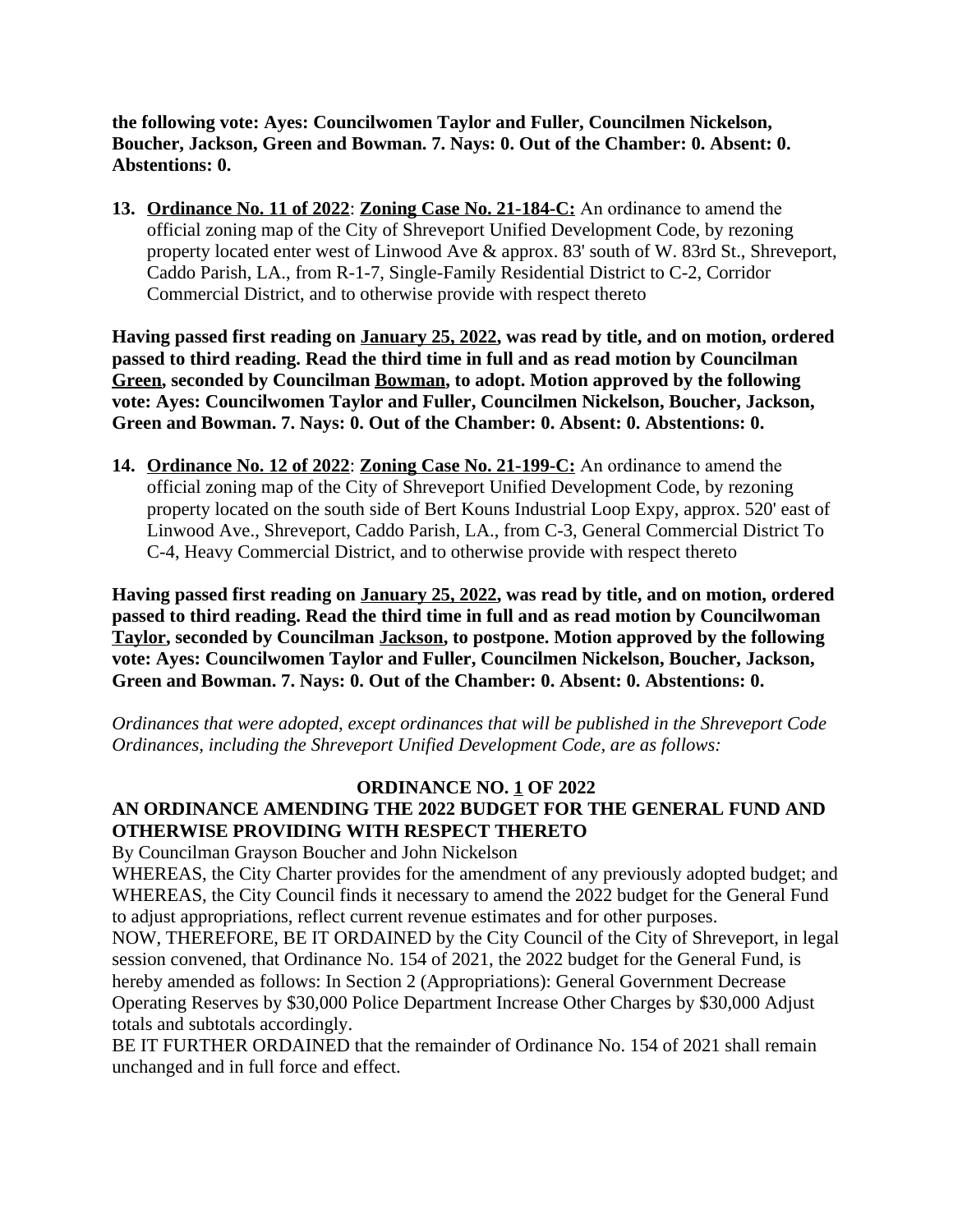BE IT FURTHER ORDAINED that if any provision or item of this ordinance or the application thereof is held invalid, such invalidity shall not affect other provisions, items or applications of this ordinance which can be given effect without the invalid provisions, items or applications; and, to this end, the provisions of this ordinance are hereby declared to be severable. BE IT FURTHER ORDAINED that all ordinances or parts thereof in conflict herewith are hereby repealed.

# **ORDINANCE NO. 2 OF 2022**

# **AN ORDINANCE AMENDING THE 2022 GENERAL FUND BUDGET AND TO OTHERWISE PROVIDE WITH RESPECT THERETO**

WHEREAS, the City Council finds it necessary to amend the 2022 General Fund Budget. NOW, THEREFORE, BE IT ORDAINED by the City Council of the City of Shreveport, Louisiana, in due, regular and legal session convened, that:

Ordinance Number 154 of 2021, the 2022 General Fund Budget, is hereby amended as follows: In Section 1. (Receipts): In Section 2. (Appropriations): General Government Increase Operating Reserves by \$1,330,900 Fire Decrease Personal Services by \$1,330,900 Adjust totals and subtotals accordingly.

BE IT FURTHER ORDAINED that the remainder of Ordinance 154 of 2021 as amended, shall remain unchanged and in full force and effect.

BE IT FURTHER ORDAINED that if any provision or item of this ordinance or the application thereof is held invalid, such invalidity shall not affect other provisions, items or applications of this ordinance which can be given effect without the invalid provisions, items or applications; and to this end, the provisions of this ordinance are hereby declared severable.

BE IT FURTHER ORDAINED that all ordinances or parts thereof in conflict herewith are hereby repealed.

THUS, DONE AND ORDAINED by the City Council of the City of Shreveport, Louisiana

# **ORDINANCE NO. 5 OF 2022**

### **AN ORDINANCE AMENDING THE CITY OF SHREVEPORT, LOUISIANA 2022 STREETS SPECIAL REVENUE FUND BUDGET, APPROPRIATING THE FUNDS AUTHORIZED HEREIN, AND TO OTHERWISE PROVIDE WITH RESPECT THERETO**

WHEREAS, the City Council provides for the amendment of any previously adopted budget; and

NOW, THEREFORE, BE IT ORDAINED by the City Council of the City of Shreveport, Louisiana, in due, regular and legal session convened, that Ordinance No. 170 of 2021, the 2022 Streets Special Revenue Fund Budget, is hereby amended as follows: In Section 2

(Appropriations) Decrease Operating Reserves by \$170,000.00 Establish increase transfer to capital (C22003) by \$170,000.00

BE IT FURTHER ORDAINED that the remainder of Ordinance 170 of 2021, as amended, shall remain unchanged and in full force and effect.

BE IT FURTHER ORDAINED that if any provision or item of this Ordinance or the application thereof is held invalid, such invalidity shall not affect other provisions, items or applications of this Ordinance which can be given effect without the invalid provisions, items or applications and to this end, the provisions of this Ordinance are hereby declared severable.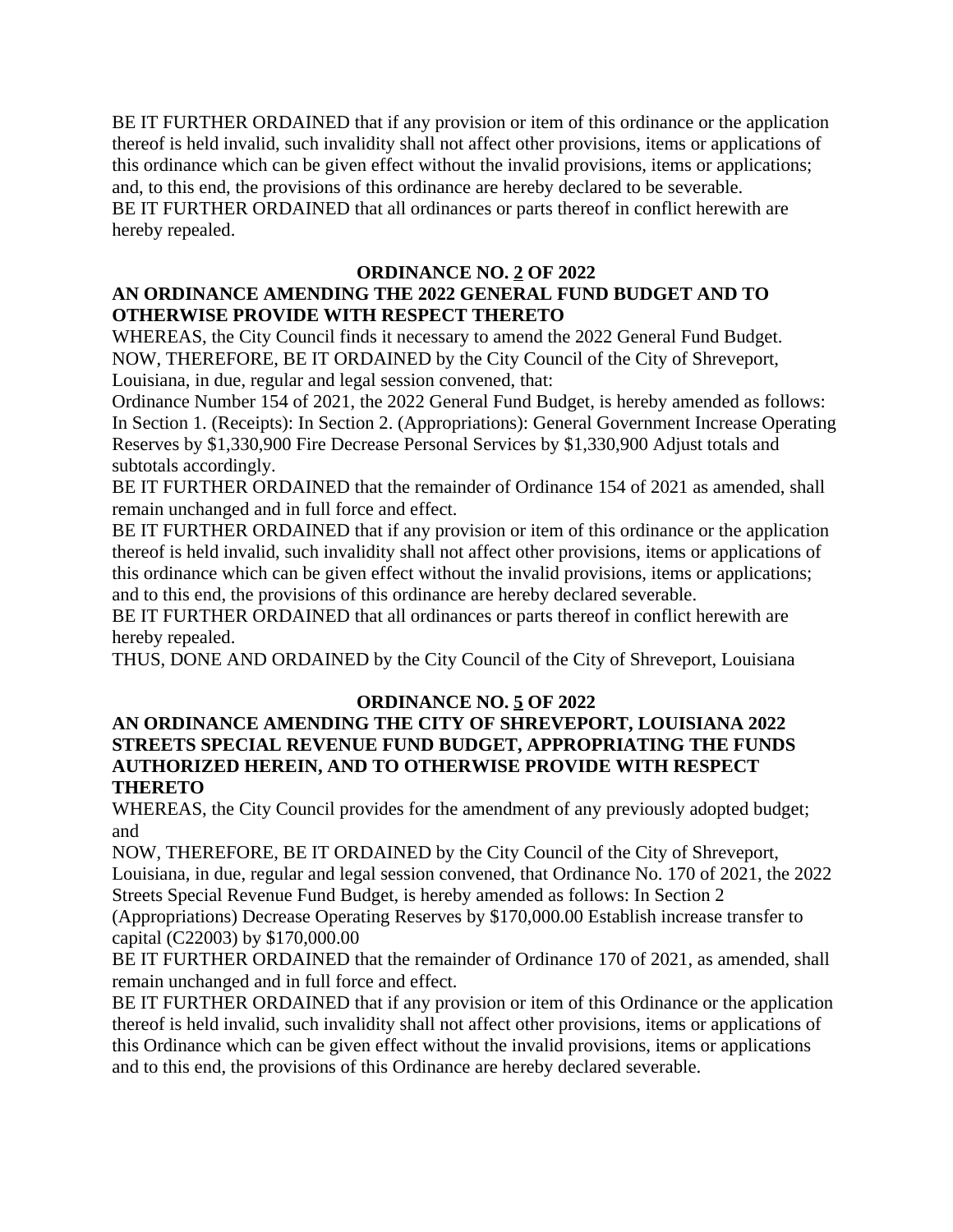BE IT FURTHER ORDAINED that all ordinances or parts thereof in conflict herewith are hereby repealed.

THUS DONE AND ORDAINED by the City Council of the City of Shreveport, Louisiana.

# **ORDINANCE NO. 6 OF 2022**

# **AN ORDINANCE AMENDING THE CITY OF SHREVEPORT, LOUISIANA, 2022 CAPITAL PROJECTS FUND BUDGET, APPROPRIATING THE FUNDS AUTHORIZED HEREIN AND TO OTHERWISE PROVIDE WITH RESPECT THERETO**

WHEREAS, the City Council provides for the amendment of any previously adopted budget, and

WHEREAS, the City Council finds it necessary to amend the 2022 Capital Projects Fund Budget to adjust appropriations and for other purposes.

NOW THEREFORE BE IT ORDAINED by the City Council of the City of Shreveport, in due, regular and legal session convened, that Ordinance No. 152 of 2021, the 2022 Capital Projects Fund Budget, be further amended and re-enacted as follows: In Program C (Street

Improvements): Increase Project C22003, District 3 Road Rehabilitation, Planning and Construction by \$170,000. Adjust totals and subtotals accordingly.

BE IT FURTHER ORDAINED that the remainder of Ordinance 152 of 2021, as amended, shall remain in full force and effect.

BE IT FURTHER ORDAINED that is any provisions or item of this ordinance or the application thereof is held invalid, such invalidity shall not affect other provisions, items or applications of this ordinance which can be given effect without the invalid provisions, items or applications; and, to this end, the provisions of this ordinance are hereby declared severable.

BE IT FURTHER ORDAINED that all ordinances or parts thereof in conflict herewith are hereby repealed.

# **ORDINANCE NO. 7 OF 2022**

# **AN ORDINANCE AMENDING THE 2022 COMMUNITY DEVELOPMENT SPECIAL REVENUE FUND BUDGET AND TO OTHERWISE PROVIDE WITH RESPECT THERETO**

WHEREAS, the City Council finds it necessary to amend the 2022 Community Development Special Revenue Fund Budget.

NOW, THEREFORE, BE IT ORDAINED by the City Council of the City of Shreveport, Louisiana, in due, regular and legal session convened, that: Ordinance Number 157 of 2021, the 2022 Community Development Special Revenue Fund Budget is hereby amended as follows: In Section 1 (Receipts):

Fiscal Year 2022 Funds Shreveport Guaranteed Income Program – Establish | \$500,000 Grand Total: \, \$500,000

In Section 2 (Appropriations):

| Fiscal Year 2022 Funds                                  |           |
|---------------------------------------------------------|-----------|
| Comm Dev Admin                                          | \$500,000 |
| <b>Shreveport Guaranteed Income Program – Establish</b> |           |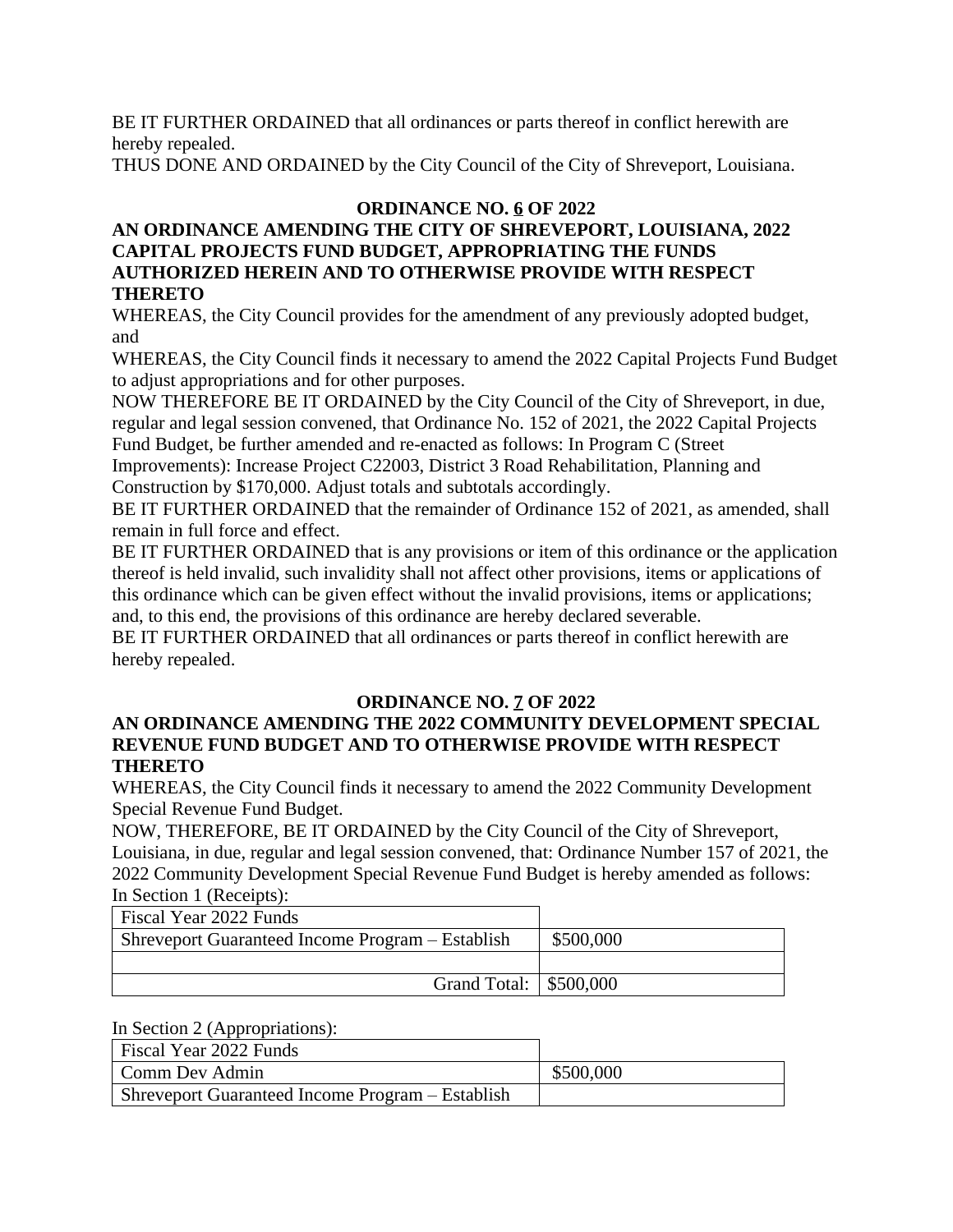Grand Total: | \$500,000

Adjust totals and subtotals accordingly.

BE IT FURTHER ORDAINED that the remainder of Ordinance 157 of 2021 as amended, shall remain unchanged and in full force and effect.

BE IT FURTHER ORDAINED that if any provision or item of this ordinance or the application thereof is held invalid, such invalidity shall not affect other provisions, items or applications of this ordinance which can be given effect without the invalid provisions, items or applications; and to this end, the provisions of this ordinance are hereby declared severable.

BE IT FURTHER ORDAINED that all ordinances or parts thereof in conflict herewith are hereby repealed.

THUS, DONE AND ORDAINED by the City Council of the City of Shreveport, Louisiana.

# **ORDINANCE NO. 227 OF 2021**

# **AN ORDINANCE TO AMEND THE OFFICIAL ZONING MAP OF THE CITY OF SHREVEPORT UNIFIED DEVELOPMENT CODE, BY REZONING PROPERTY LOCATED ON THE NORTHEAST CORNER OF DAVID RAINES RD. AND WILLIS ST., SHREVEPORT, CADDO PARISH, LA., FROM R-1-5, SINGLE-FAMILY RESIDENTIAL DISTRICT TO C-1, NEIGHBORHOOD COMMERCIAL DISTRICT, AND TO OTHERWISE PROVIDE WITH RESPECT THERETO**

SECTION I: BE IT ORDAINED by the City Council of the City of Shreveport, Caddo Parish, LA, in due, legal and regular session convened, that the zoning classification of property located on the northeast corner of David Raines Rd. and Willis St., Shreveport, Caddo Parish, Louisiana, legally described below: be and the same is hereby changed **from R-1-5, Single-Family** 

# **Residential District to C-1, Neighborhood Commercial District**

LOT 5 MARY JOE PLACE SUBN., LESS R/W, AND LOT 6 MARY JOE PLACE SUBDIVISION, SECTION 17, T18N, R14W, CADDO PARISH LOUISIANA.

BE IT FURTHER ORDAINED that if any provision or item of this ordinance or the application thereof is held invalid, such invalidity shall not affect other provisions, items, or applications of this ordinance which can be given effect without the invalid provisions, items, or applications and to this end the provisions of this ordinance are hereby declared severable.

BE IT FURTHER ORDAINED that all ordinances or parts thereof in conflict herewith are hereby repealed.

# **ORDINANCE NO. 11 OF 2022**

**AN ORDINANCE TO AMEND THE OFFICIAL ZONING MAP OF THE CITY OF SHREVEPORT UNIFIED DEVELOPMENT CODE, BY REZONING PROPERTY LOCATED ENTER WEST OF LINWOOD AVE & APPROX. 83' SOUTH OF W. 83RD ST., SHREVEPORT, CADDO PARISH, LA., FROM R-1-7, SINGLE-FAMILY RESIDENTIAL DISTRICT TO C-2, CORRIDOR COMMERCIAL DISTRICT, AND TO OTHERWISE PROVIDE WITH RESPECT THERETO**

SECTION I: BE IT ORDAINED by the City Council of the City of Shreveport, Caddo Parish, LA, in due, legal and regular session convened, that the zoning classification of property located west of Linwood Ave & approx. 83' south of W. 83rd St., Shreveport, Caddo Parish, Louisiana, legally described below: be and the same is hereby changed **from R-1-7, Single-Family Residential District to C-2, Corridor Commercial District**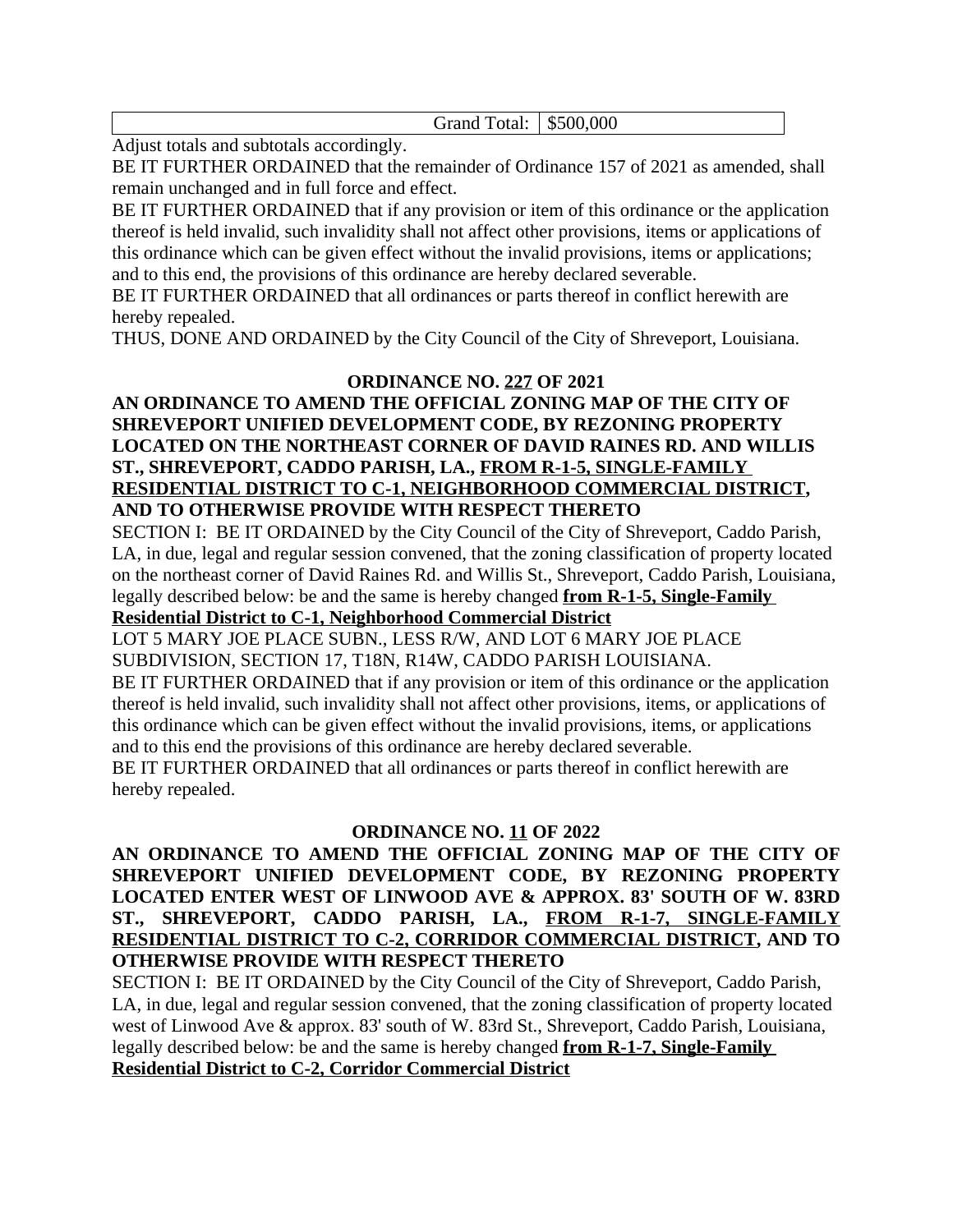LOT 59, LESS E. 10 FT. FOR R/W, WOODHAVEN SUBN. SECTION 26, T17N, R14W, CADDO PARISH, LOUISIANA and LOT 60, LESS E. 10 FT. FOR R/W, WOODHAVEN SUB.,

SECTION 26, T17N, R14W, CADDO PARISH, LOUISIANA.

BE IT FURTHER ORDAINED that if any provision or item of this ordinance or the application thereof is held invalid, such invalidity shall not affect other provisions, items, or applications of this ordinance which can be given effect without the invalid provisions, items, or applications and to this end the provisions of this ordinance are hereby declared severable.

BE IT FURTHER ORDAINED that all ordinances or parts thereof in conflict herewith are hereby repealed.

# **TABLED LEGISLATION ORDINANCES/RESOLUTIONS**:

**RESOLUTION NO. 124 OF 2021:** A resolution to establish an Intergovernmental committee, and to otherwise provide with respect thereto. (D/Boucher) (Tabled on November 9, 2021) **RESOLUTION NO. 166 OF 2021:** A resolution in support of and establishing a Tax Increment Financing (TIF) District, a proposed public improvement district, wholly within the city limits of the City of Shreveport, and otherwise providing with respect thereto. (F/Green) (Tabled on January 11, 2022)

**ORDINANCE NO. 85 OF 2021**: An ordinance to amend certain portions of chapter 22 of the City of Shreveport Code of Ordinances relative to demolition delay in the Downtown Development District and otherwise providing with respect thereto (B/Fuller) (Tabled June 22, 2021)

**ORDINANCE NO. 94 OF 2021**: An ordinance to repeal Section 50-212 (a)(10) and to amend Section 50-212 (b) of Article V of the Code of Ordinances of the City of Shreveport relative to the Smokefree Air Act and to otherwise provide with respect thereto. (E/Flurry) (Tabled July 13, 2021)

**ORDINANCE NO. 149 OF 2021**: An ordinance amending Section 10-69 of Chapter 10, Article IV, Division 2 of the City of Shreveport, Louisiana, Code of Ordinances with respect to the Fee and Term for alcoholic beverage handling employee cards, and to otherwise provide with respect thereto. (Tabled on December 14, 2021)

# **APPEALS**

**PROPERTY STANDARDS APPEALS: NONE ALCOHOLIC BEVERAGE ORDINANCE APPEALS**: ABO APPEAL – Ms. Amanda Smith, 1717 Stephens Ave, Shreveport, LA 71101 (B/Fuller) **(postponed until March 21, 2022, at the council's discretion, this item can be brought up for a vote prior to this date) METROPOLITAN PLANNING COMMISSION AND ZBA APPEALS**: NONE **OTHER APPEALS SOB APPEALS**: NONE **TAXI APPEALS**: NONE **REPORTS FROM OFFICERS, BOARDS, AND COMMITTEES CLERK'S REPORT**: **ADDITIONAL COMMUNICATIONS**: **ADDITIONAL COMMUNICATIONS FROM THE MAYOR**